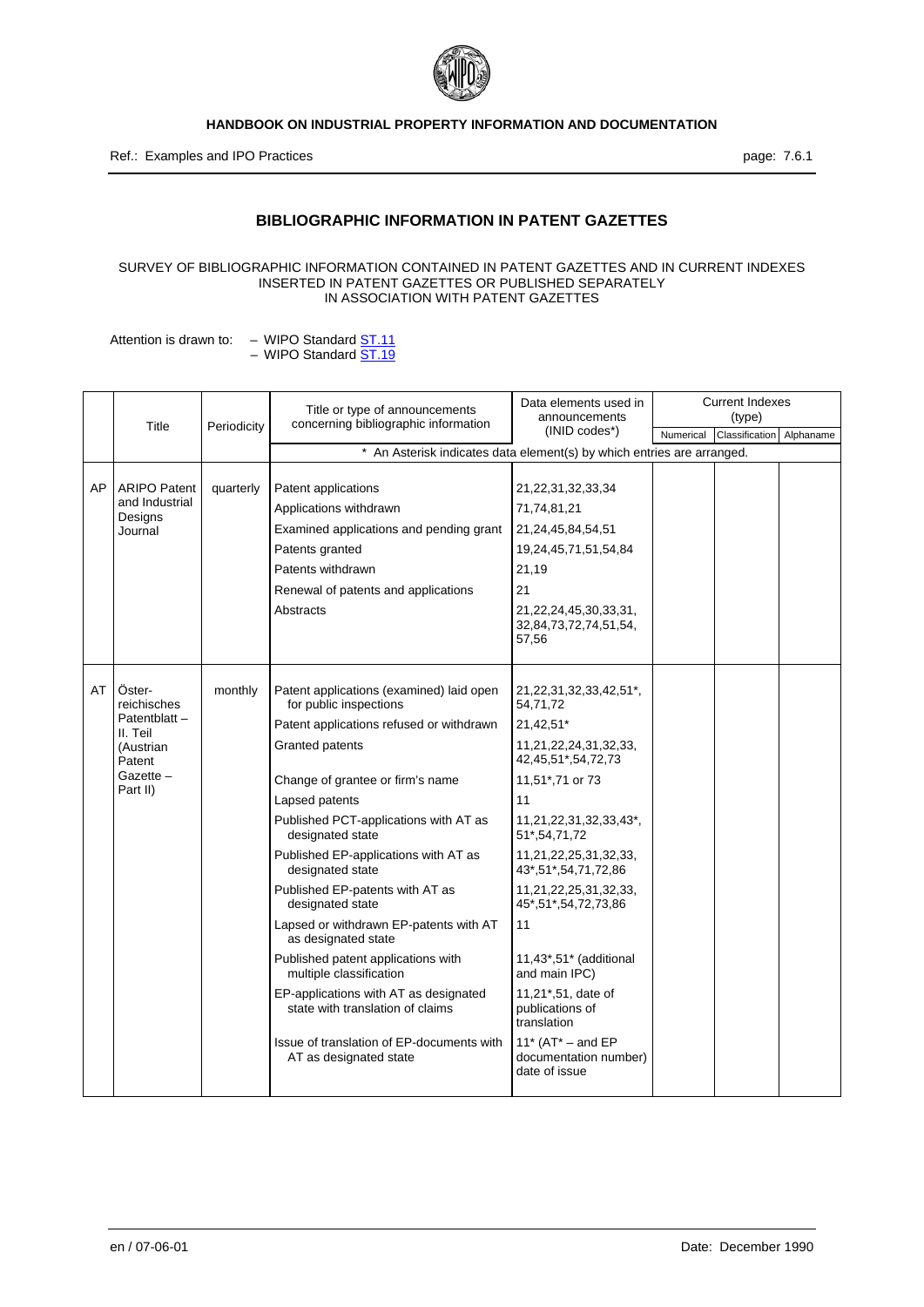

Ref.: Examples and IPO Practices **page: 7.6.2** 

|    | Title                  | Periodicity | Title or type of announcements<br>concerning bibliographic information | Data elements used in<br>announcements |           | <b>Current Indexes</b><br>(type) |           |
|----|------------------------|-------------|------------------------------------------------------------------------|----------------------------------------|-----------|----------------------------------|-----------|
|    |                        |             |                                                                        | (INID codes*)                          | Numerical | Classification                   | Alphaname |
|    |                        |             | * An Asterisk indicates data element(s) by which entries are arranged. |                                        |           |                                  |           |
| AU | Australian<br>Official | weekly      | Acquisition of patents by the<br>Commonwealth                          | 11,21,71                               |           |                                  |           |
|    | Journal of<br>Patents  |             | Alteration of name in register                                         | 11,21,71,72,75                         |           |                                  |           |
|    |                        |             | Amendment for international applications<br>open to public inspection  | 10*, 11, 21, 71                        |           |                                  |           |
|    |                        |             | Amendment of the depository name in<br>the specification               | $10^*$ , 11, 21                        |           |                                  |           |
|    |                        |             | Amendments made                                                        | 10*, 11, 21, 71                        |           |                                  |           |
|    |                        |             | Applications designated AU and claiming<br>priority from AU            | $11*$                                  |           |                                  |           |
|    |                        |             | Applications for amendment                                             | 10*, 11, 21, 71, 74                    |           |                                  |           |
|    |                        |             | Applications for petty patents                                         | 71*,21,22,54                           |           |                                  |           |
|    |                        |             | Applications lapsed, withdrawn or refused                              | $21*$                                  |           |                                  |           |
|    |                        |             | Applications not designated AU                                         | 87*,21,51                              |           |                                  |           |
|    |                        |             | Assignments registered                                                 | $10^*$ , 71                            |           |                                  |           |
|    |                        |             | Class listing for abridgments                                          | 51*,10,21                              |           |                                  |           |
|    |                        |             | Complete specifications accepted                                       | $10^*$ , $21^*$ , $51$                 |           |                                  |           |
|    |                        |             | Complete specifications lodged                                         | 11*,21,22,31,32,33,54                  |           |                                  |           |
|    |                        |             | Complete specifications lodged after<br>provisional specifications     | 21                                     |           |                                  |           |
|    |                        |             | Complete specifications open to public<br>inspection                   | 21*,22,51                              |           |                                  |           |
|    |                        |             | Complete specifications treated as<br>provisional specifications       | $21*$                                  |           |                                  |           |
|    |                        |             | Corrigenda                                                             |                                        |           |                                  |           |
|    |                        |             | Determination of currency for international<br>application fees        |                                        |           |                                  |           |
|    |                        |             | Determination of person who may proceed 21*,71<br>with the application |                                        |           |                                  |           |
|    |                        |             | Duplicate deed of letters patent sealed                                | $10*$                                  |           |                                  |           |
|    |                        |             | Examination of applications                                            | $21*$                                  |           |                                  |           |
|    |                        |             | International applications entering national<br>phase                  | 71*,21,22,87                           |           |                                  |           |
|    |                        |             | International applications lodged                                      | 71*,21,22,87                           |           |                                  |           |
|    |                        |             | International applications open to public<br>inspection                | 87*,21,43,51                           |           |                                  |           |
|    |                        |             | International applications withdrawn                                   | $21*,87$                               |           |                                  |           |
|    |                        |             | Letters patent sealed                                                  | $10*$                                  |           |                                  |           |
|    |                        |             | Licenses registered                                                    | $10^*$ ,71                             |           |                                  |           |
|    |                        |             | Mortgages registered                                                   | $10^*$ , 71                            |           |                                  |           |
|    |                        |             | <b>Notices</b>                                                         |                                        |           |                                  |           |
|    |                        |             | Offer to surrender patent                                              | $10^*$ , 21, 71                        |           |                                  |           |
|    |                        |             | Opposition proceedings                                                 | 10,71                                  |           |                                  |           |
|    |                        |             | Patent abridgments                                                     | 10*,11,87                              |           | x                                |           |
|    |                        |             | Patent not sealed within the time allowed<br>under the Act             | $10*$                                  |           |                                  |           |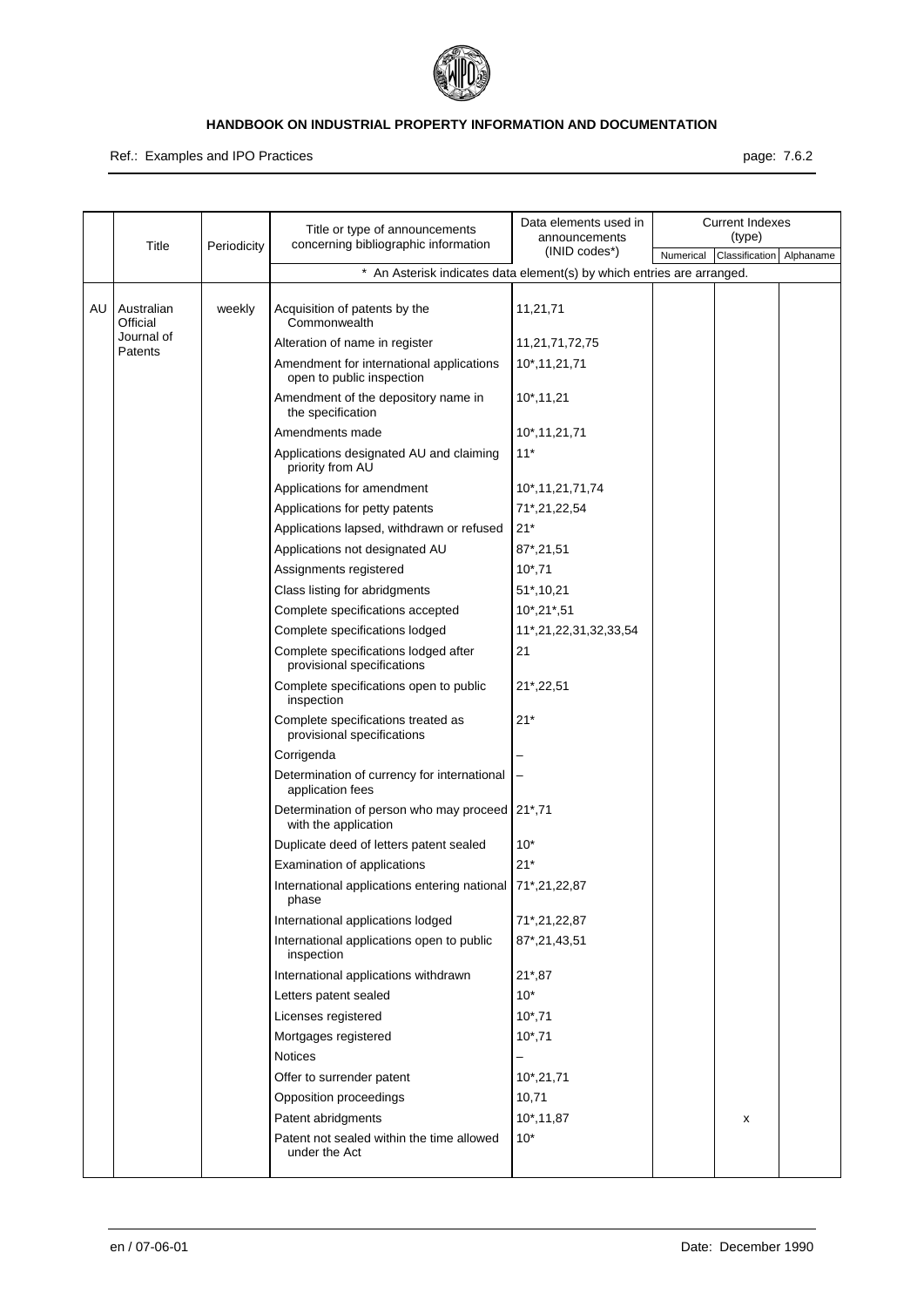

Ref.: Examples and IPO Practices **page: 7.6.3** page: 7.6.3

|    | Title                                                                                       | Periodicity     | Title or type of announcements<br>concerning bibliographic information | Data elements used in<br>announcements                                 |           | <b>Current Indexes</b><br>(type) |                           |
|----|---------------------------------------------------------------------------------------------|-----------------|------------------------------------------------------------------------|------------------------------------------------------------------------|-----------|----------------------------------|---------------------------|
|    |                                                                                             |                 |                                                                        | (INID codes*)                                                          | Numerical | Classification                   | Alphaname                 |
|    |                                                                                             |                 | * An Asterisk indicates data element(s) by which entries are arranged. |                                                                        |           |                                  |                           |
| AU | (cont'd)                                                                                    |                 | Patents accepted, not sealed                                           | $10*$                                                                  |           |                                  |                           |
|    |                                                                                             |                 | Patents ceased and expired                                             | $10*$                                                                  |           |                                  |                           |
|    |                                                                                             |                 | Patents renewed                                                        | $10*$                                                                  |           |                                  |                           |
|    |                                                                                             |                 | Petty patent applications lapsed, refused<br>or withdrawn              | $21*$                                                                  |           |                                  |                           |
|    |                                                                                             |                 | Petty patent applications open to public<br>inspection                 | $21*,51$                                                               |           |                                  |                           |
|    |                                                                                             |                 | Proceedings under regulation 19ZK                                      | 10,21,71                                                               |           |                                  |                           |
|    |                                                                                             |                 | Proceedings under regulation 19ZQ                                      | 10,21,54,71                                                            |           |                                  |                           |
|    |                                                                                             |                 | Proceedings under regulation 76                                        | 10,21,71                                                               |           |                                  |                           |
|    |                                                                                             |                 | Proceedings under section 160                                          | 10,21,71,74                                                            |           |                                  |                           |
|    |                                                                                             |                 | Proceedings under section 34(4)                                        | 10,21,71                                                               |           |                                  |                           |
|    |                                                                                             |                 | Proceedings under section 68B (extension<br>of term)                   | 10,71                                                                  |           |                                  |                           |
|    |                                                                                             |                 | Provisional specifications lodged                                      | $71^*$ , 11                                                            |           |                                  |                           |
|    |                                                                                             |                 | Provisional specifications open to public<br>inspection                | 21                                                                     |           |                                  |                           |
|    |                                                                                             |                 | Request to amend the name of the<br>depositary                         | 10,11,21                                                               |           |                                  |                           |
|    |                                                                                             |                 | Restoration of ceased patents                                          | 10,54,71                                                               |           |                                  |                           |
|    |                                                                                             |                 | Restoration of lapsed applications                                     | 21*,54,71,74                                                           |           |                                  |                           |
|    |                                                                                             |                 | Revocation proceedings                                                 | 10*,24,54                                                              |           |                                  |                           |
|    |                                                                                             |                 | Surrender and revocation of petty patents                              | 10*,24,54                                                              |           |                                  |                           |
|    | Patent<br>supplement<br>abstracts to<br>the Australian<br>Official<br>Journal of<br>Patents | weekly          | Australian Patent Abstracts PCT<br>(Australia designated)              | 11*, 12, 87<br>11*, 12, 87                                             |           | х<br>X                           |                           |
| BG | Official<br>Gazette of<br>Patents,<br>Trademarks<br>and Industrial<br>Designs               | monthly         | Granted patents                                                        | 11, 19, 21, 22, 23, 31, 32,<br>33,46,51,54,56,57,61,<br>62,71,72,73,89 |           |                                  |                           |
| CA | Patent Office<br>Record                                                                     | weekly<br>(each | Dates and code numerals appearing in<br>patent headings                | *(11) number assigned<br>to the application;                           |           |                                  | Joint<br>inventors        |
|    | $(the -)$                                                                                   | Tuesday)        | Canadian class titles                                                  | (21) number assigned<br>to the application;                            |           |                                  | and<br>patentees<br>index |
|    |                                                                                             |                 | Class schedules and definitions                                        | (22) date of filing<br>application;                                    |           |                                  |                           |
|    |                                                                                             |                 | How to purchase paper or microform<br>copies of Canadian patents       | (22) date of filing of<br>related divisional<br>application;           |           |                                  |                           |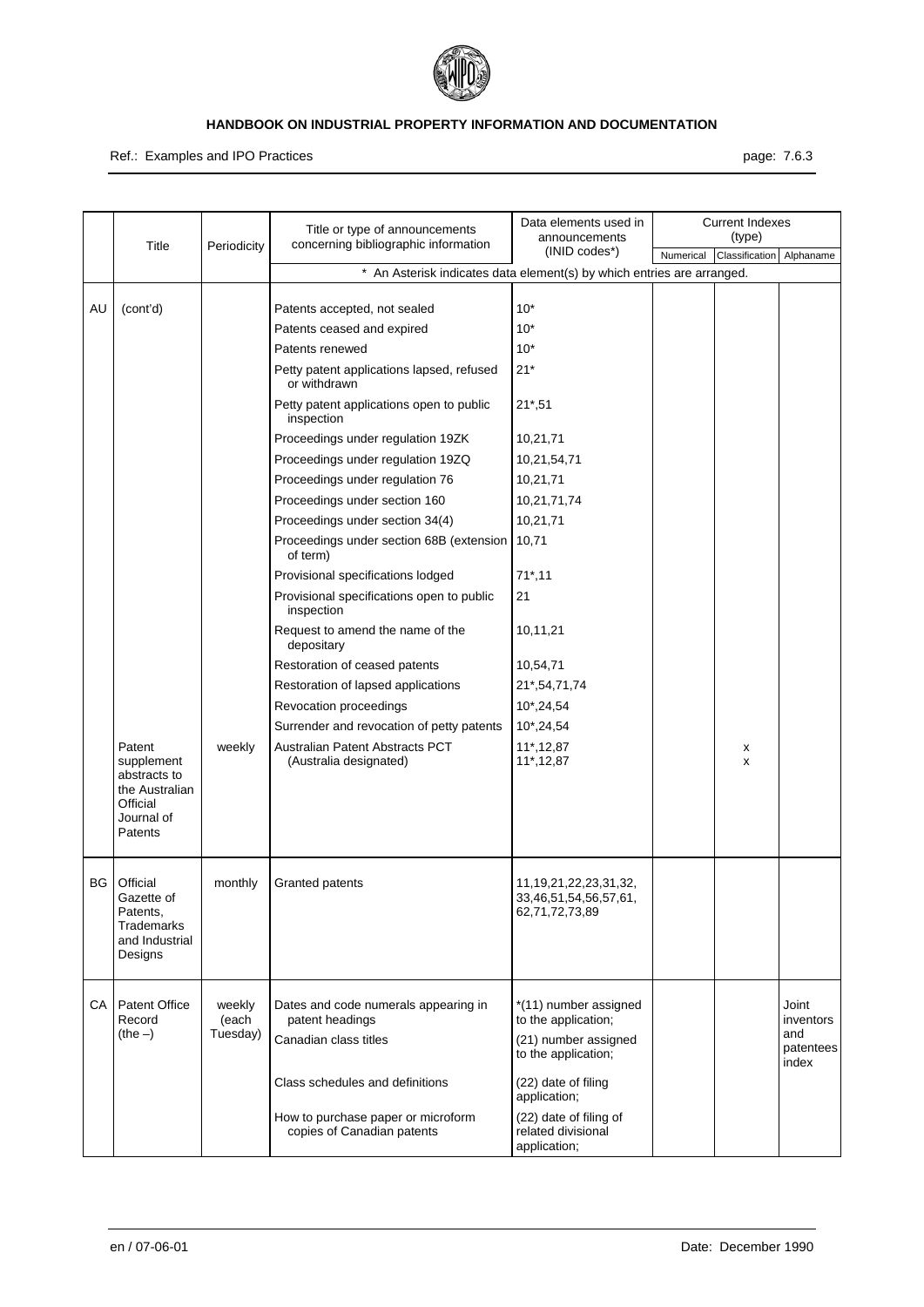

Ref.: Examples and IPO Practices **page: 7.6.4** 

|      |                                                 |                     | Title or type of announcements<br>concerning bibliographic information | Data elements used in<br>announcements      |           | <b>Current Indexes</b><br>(type) |           |
|------|-------------------------------------------------|---------------------|------------------------------------------------------------------------|---------------------------------------------|-----------|----------------------------------|-----------|
|      | Title                                           | Periodicity         |                                                                        | (INID codes*)                               | Numerical | Classification                   | Alphaname |
|      |                                                 |                     | * An Asterisk indicates data element(s) by which entries are arranged. |                                             |           |                                  |           |
| СA   | (cont'd)                                        |                     | Orders for patents by class or sub-class                               | (30) convention priority<br>data;           |           |                                  |           |
|      |                                                 |                     | Advice on making a patent application                                  | (51) international<br>classification;       |           |                                  |           |
|      |                                                 |                     | Licensing of patents                                                   | *(52) domestic<br>classification;           |           |                                  |           |
|      |                                                 |                     | Patents available for license or sale                                  | (54) title of invention;                    |           |                                  |           |
|      |                                                 |                     | List of patents available for license or sale                          | (60) related as                             |           |                                  |           |
|      |                                                 |                     | <b>Expired patents</b>                                                 | supplementary<br>disclosure;                |           |                                  |           |
|      |                                                 |                     | Errata                                                                 | (62) related by division;                   |           |                                  |           |
|      |                                                 |                     | Bibliographic information of patents<br>granted during the week        | (64) related by reissue;                    |           |                                  |           |
|      |                                                 |                     | List of Canadian class titles (annually)                               | $(72)$ name $(s)$ of<br>inventors;          |           |                                  |           |
|      |                                                 |                     | Also special announcements on policy,<br>etc., from time to time       | $(73)$ name $(s)$ of<br>grantees            |           |                                  |           |
| CH I | Feuille suisse<br>des brevets.                  | every two<br>months | BA4A – published patent applications<br>1.                             | 11,21,22,30,51,54,71,<br>72,74              | x         |                                  |           |
|      | dessins et<br>$margues -$                       |                     | 2. FG9A - national patents granted                                     |                                             |           |                                  |           |
|      | Partie II<br><b>Brevets</b>                     |                     | 2.1 FG4A - with preliminary examination,<br>in classified order (IPC)  | 11,21,22,30,42,51*,54,<br>72,73,74          |           | x                                |           |
|      | d'invention<br>(Swiss<br>Gazette of             |                     | 2.2 FG4A - with preliminary examination,<br>in numerical order         | $11*,51$                                    | x         |                                  |           |
|      | Patents,<br>Designs and                         |                     | 2.3 FG3A - without preliminary<br>examination                          | 11,21,22,30,51,54,72,<br>73,74              | x         | X                                |           |
|      | Marks - Part<br>$II - Patents$ of<br>Invention) |                     | 3. FG4A - European patents in force in<br>CH/LI                        |                                             |           |                                  |           |
|      |                                                 |                     | 3.1 FG4A - in classified order (IPC)                                   | 11,21,22,24,30,43,51*,<br>54,72,73,74,86,87 |           | х                                |           |
|      |                                                 |                     | 3.2 FG4A - in numerical order                                          | $11*,51$                                    | х         |                                  |           |
|      |                                                 |                     | 4. BA4A/FG9A - name index                                              | 11,51                                       | x         |                                  | х         |
|      |                                                 |                     | MZ9A<br>- removals<br>6.                                               |                                             |           |                                  |           |
|      |                                                 |                     | 6.1 MZ9A<br>- Swiss patents                                            | 11,51                                       | x         |                                  |           |
|      |                                                 |                     | 6.2 MZ4A<br>- European patents in<br>force in CH/LI                    | 11,51                                       | x         |                                  |           |
|      |                                                 |                     | 7.<br>- amendments                                                     |                                             |           |                                  |           |
|      |                                                 |                     | 7.1 GB4A/PC9A                                                          |                                             |           |                                  |           |
|      |                                                 |                     | HC4A/TC9A - transmissions,<br>changes of name or of firm               | 11,71,73,74                                 | x         |                                  |           |
|      |                                                 |                     | 7.4 GD4A/QB4A - licenses                                               | 11,71,73,74                                 | x         |                                  |           |
|      |                                                 |                     | 7.6 HC4A/TC9A – new representatives                                    | 11                                          |           |                                  | х         |
|      |                                                 |                     | 7.8 LD9A/MF9A - modifications<br>concerning the validity of the patent | 11,21,22,30,51,54,72,<br>73,74              |           |                                  |           |
|      |                                                 |                     |                                                                        |                                             |           |                                  |           |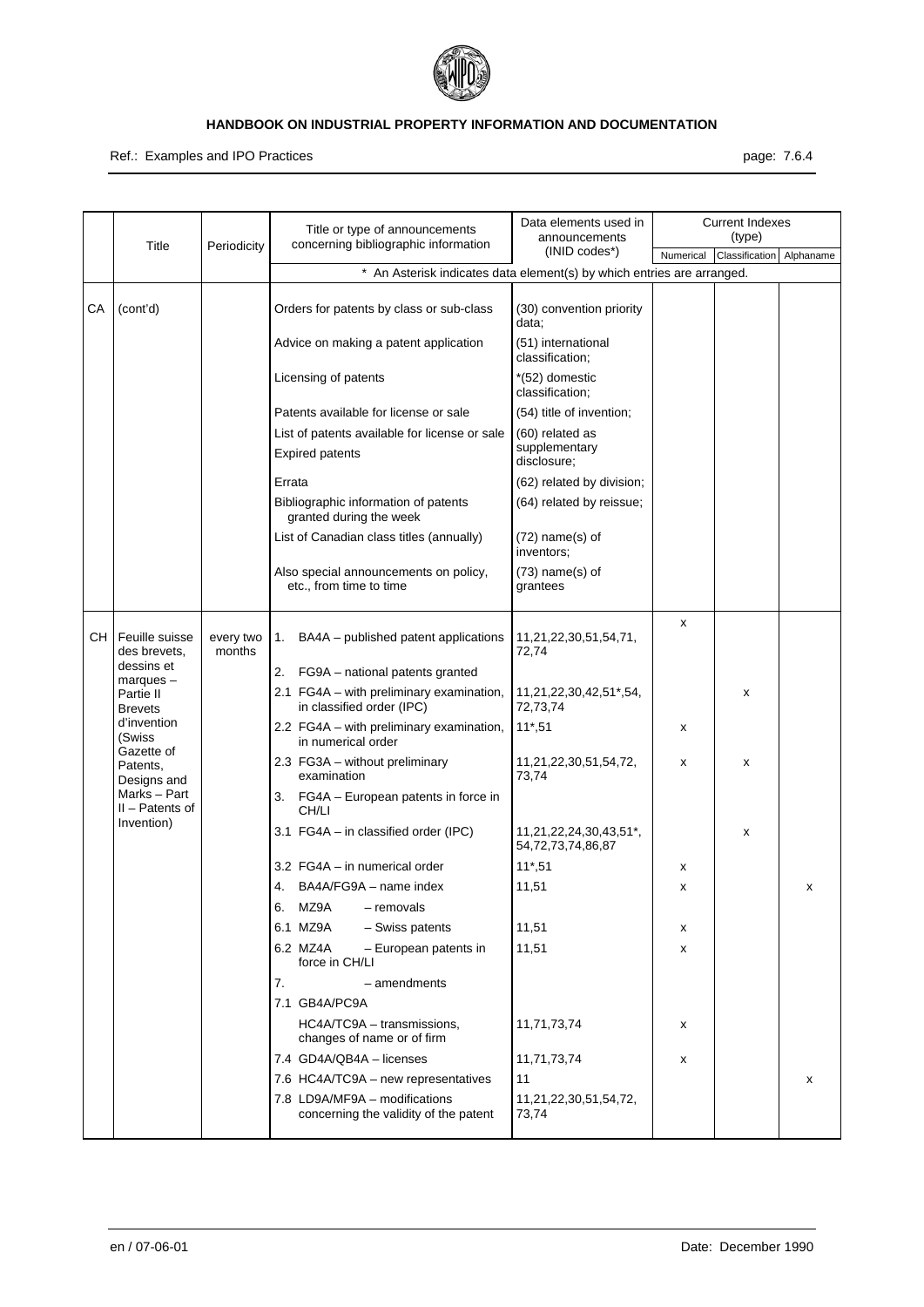

Ref.: Examples and IPO Practices **page: 7.6.5** page: 7.6.5

|      | Title                                                                                                                    | Periodicity         | Title or type of announcements<br>concerning bibliographic information                                                                                                                                                                                                                                                                                                                                                                                                                                                                                                                                                                             | Data elements used in<br>announcements                                                                                                                                                                                                                                                                                                                                                                                                |                                 | <b>Current Indexes</b><br>(type) |                                                                                                                        |
|------|--------------------------------------------------------------------------------------------------------------------------|---------------------|----------------------------------------------------------------------------------------------------------------------------------------------------------------------------------------------------------------------------------------------------------------------------------------------------------------------------------------------------------------------------------------------------------------------------------------------------------------------------------------------------------------------------------------------------------------------------------------------------------------------------------------------------|---------------------------------------------------------------------------------------------------------------------------------------------------------------------------------------------------------------------------------------------------------------------------------------------------------------------------------------------------------------------------------------------------------------------------------------|---------------------------------|----------------------------------|------------------------------------------------------------------------------------------------------------------------|
|      |                                                                                                                          |                     |                                                                                                                                                                                                                                                                                                                                                                                                                                                                                                                                                                                                                                                    | $(INID codes*)$                                                                                                                                                                                                                                                                                                                                                                                                                       | Numerical                       | Classification                   | Alphaname                                                                                                              |
|      |                                                                                                                          |                     | * An Asterisk indicates data element(s) by which entries are arranged.                                                                                                                                                                                                                                                                                                                                                                                                                                                                                                                                                                             |                                                                                                                                                                                                                                                                                                                                                                                                                                       |                                 |                                  |                                                                                                                        |
| CH I | (cont'd)                                                                                                                 | every two<br>months | HZ9A – publication of decisions which   11,21,73<br>8.<br>could not be notified by other means<br>HK4A/TK9A - rectifications<br>9.                                                                                                                                                                                                                                                                                                                                                                                                                                                                                                                 | 11,21,22,24,30,43,51,<br>54,72,73,74,86,87                                                                                                                                                                                                                                                                                                                                                                                            | x                               |                                  |                                                                                                                        |
| CS.  | Vestnik<br>Federalniho<br>uradu pro<br>vynalezy<br>(Patent<br>Gazette of the<br><b>Federal Office</b><br>for Inventions) | monthly             | Published patent applications<br>Granted author's certificates and patents                                                                                                                                                                                                                                                                                                                                                                                                                                                                                                                                                                         | 21, 22, 23, 31, 32, 33, 40,<br>51*, 54, 57, 61, 71, 72, 75,<br>89<br>11,21,22,31,40,51*,54,<br>61,70,72,73,75,89                                                                                                                                                                                                                                                                                                                      | x<br>x                          |                                  |                                                                                                                        |
| DE I | Patentblatt<br>(Patent<br>Gazette)                                                                                       | weekly              | Teil 1: Offengelegte Patentanmeldungen<br>(Patent applications laid open)<br>Teil 2: Bekanntgemachte<br>Patentanmeldungen (Published patent<br>applications according to old law)<br>Teil 3: Erteilte Patente (Granted patents)<br>Teil 4: Gebrauchsmuster (Utility models)<br>Teil 5: Europäische Anmeldungen und<br>Patente mit Benennung DE<br>(European applications and patents<br>with DE as designated state)<br>Teil 6: Internationale Patentanmeldungen<br>(PCT)<br>(International patent applications under<br>the PCT which entered the national<br>phase)<br>Teil 7: Topographien von<br>mikroelektronischen<br>Halbleitererzeugnissen | 51*, 12, 11, 22, 43, 21, 32,<br>33, 31, 23, 54, 61, 62, 71,<br>74,72<br>51*, 12, 11, 22, 43, 44, 21,<br>32, 33, 31, 23, 54, 61, 62,<br>71,74,72<br>51*, 12, 11, 22, 43, 44,<br>86,21,45,87,46,32,33,<br>31,23,54,61,62,73,74,<br>72,52<br>51*, 11, 22, 47, 43, 87, 21,<br>86, 32, 33, 31, 23, 54, 62,<br>71,74<br>51*,87,84,26,86,32,33,<br>31,54,71,72<br>51,87,81,86,32,33,31,<br>54,61,71,74,72<br>11*,22,47,43,23,21,54,<br>71,74 | x<br>X<br>x<br>x<br>x<br>X<br>X |                                  | wöchent-<br>liches<br>Namens-<br>verzeich-<br>nis zu<br>Teil $1-6$<br>(weekly<br>name<br>index to<br>part 1<br>to $6)$ |
|      |                                                                                                                          |                     | (Topographies of microelectronic<br>semiconductor devices)                                                                                                                                                                                                                                                                                                                                                                                                                                                                                                                                                                                         |                                                                                                                                                                                                                                                                                                                                                                                                                                       |                                 |                                  |                                                                                                                        |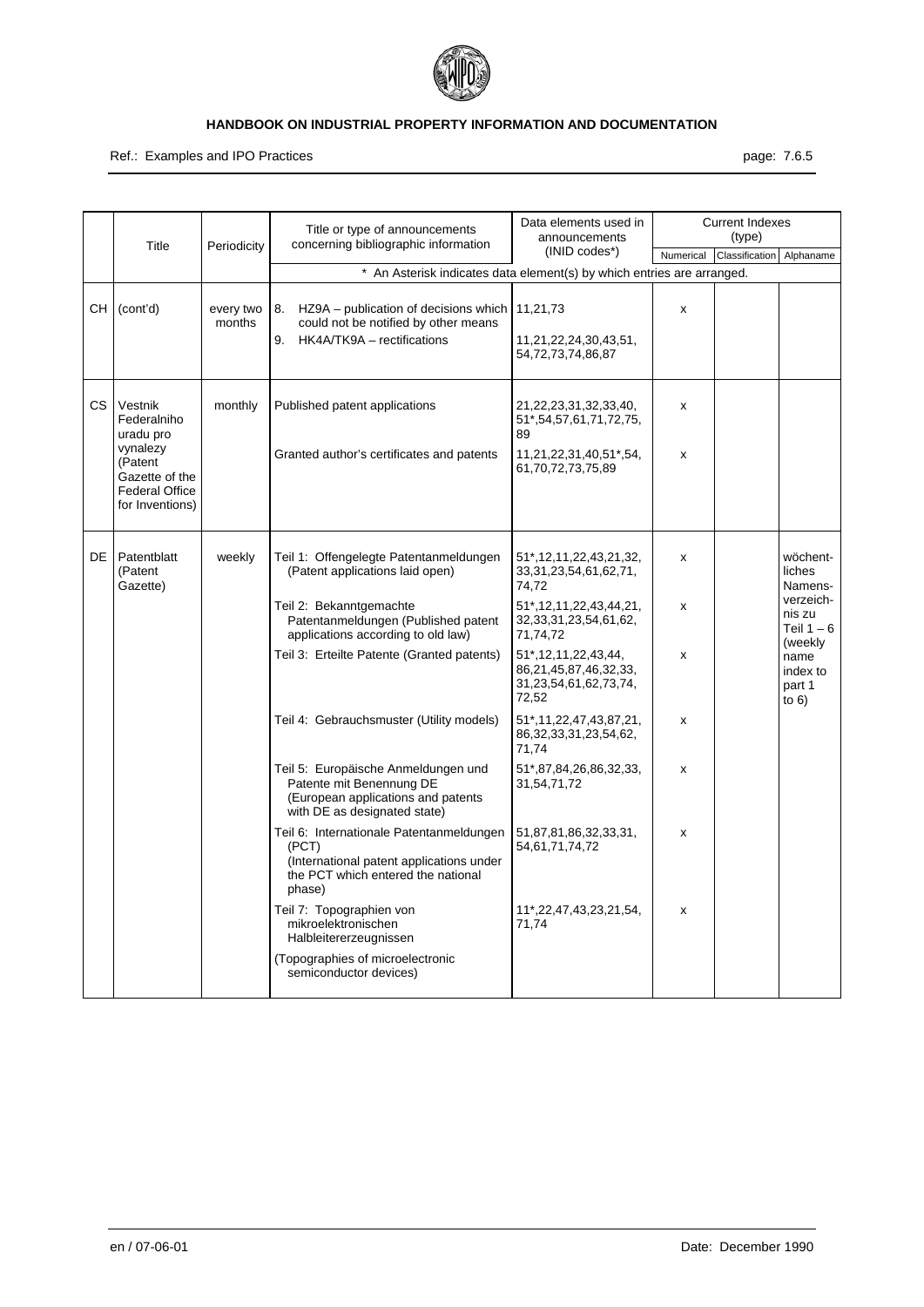

#### Ref.: Examples and IPO Practices **page: 7.6.6** page: 7.6.6

|     |                                       |             | Title or type of announcements                                                                             | Data elements used in<br>announcements                                                                                       |           | <b>Current Indexes</b><br>(type) |           |
|-----|---------------------------------------|-------------|------------------------------------------------------------------------------------------------------------|------------------------------------------------------------------------------------------------------------------------------|-----------|----------------------------------|-----------|
|     | Title                                 | Periodicity | concerning bibliographic information                                                                       | (INID codes*)                                                                                                                | Numerical | Classification                   | Alphaname |
|     |                                       |             | * An Asterisk indicates data element(s) by which entries are arranged.                                     |                                                                                                                              |           |                                  |           |
| DK  | Dansk<br>Patenttidende                | weekly      | New patent applications                                                                                    | 21, 22, 24, 30, 51*, 54, 62,<br>71,72,74,85,86                                                                               | x         |                                  | х         |
|     | (Danish<br>Patent<br>Gazette)         |             | Patent applications (unexamined) made<br>available to the public                                           | 21, 22, 24, 30, 41, 51*, 54,<br>62,71,72,74,83,85,86                                                                         | x         |                                  | х         |
|     |                                       |             | Patent applications (examined) laid open<br>to public inspection                                           | 11*,21,22,24,30,41,51*,<br>54,61,62,71,72,74,83,<br>85,86                                                                    | x         |                                  | х         |
|     |                                       |             | Patents granted                                                                                            | 11,21,22,24,30,41,44,<br>51*,54,62,71,73,74,83,<br>85,86                                                                     | x         |                                  | х         |
|     |                                       |             | Patent applications withdrawn, refused or<br>shelved                                                       | (11), 21*, 51 and ref. to<br>the issues of the Patent<br>Gazette in which the<br>availability to the public<br>was published |           |                                  |           |
|     |                                       |             | Patents lapsed                                                                                             | $11*,51$                                                                                                                     |           |                                  |           |
|     |                                       |             | Patents expired                                                                                            | $11*,51$                                                                                                                     |           |                                  |           |
| DK  | (cont'd)                              |             | Rights according to patent applications or<br>patents reestablished under Section 72<br>of the Patents Act | 21*,54,71/11*,54,73                                                                                                          | x         |                                  |           |
|     |                                       |             | International applications designating<br>Denmark                                                          | 54,71,86*                                                                                                                    |           |                                  |           |
| EP. | European<br>Patent<br><b>Bulletin</b> | weekly      | I. Published applications                                                                                  | Section I.1: The<br>particulars are given in<br>the following order:                                                         |           | X                                |           |
|     |                                       |             | I.1 Arranged in accordance with the<br>International patent classification                                 | 51*,25,21,86,84,87,30,<br>54,71,72,74,60,11,26,<br>22,86,87                                                                  |           |                                  |           |
|     |                                       |             | $1.2$ (1) Int. applications (Art. 158(1))                                                                  | Section I.2(1):<br>87,51,86,87,21                                                                                            | x         |                                  |           |
|     |                                       |             | I.2 (2) Int. applications not entering the<br>European phase                                               | Section I.2(2):<br>87,51,86,87,21<br>Date on which the int.<br>application was<br>deemed to be<br>withdrawn                  |           |                                  |           |
|     |                                       |             | I.3(1) Arranged by publication number                                                                      | Section I.3(1):<br>11*,51,87                                                                                                 | x         |                                  |           |
|     |                                       |             | I.3(2) Arranged by application number                                                                      | Section I.3(2):<br>21*,11,87                                                                                                 | x         |                                  |           |
|     |                                       |             | I.4 Arranged by name of applicant                                                                          | Section I.4: 71*,51,11                                                                                                       |           |                                  | x         |
|     |                                       |             | I.5 Arranged by designated Contracting<br><b>States</b>                                                    | Section I.5: 84*,11,51                                                                                                       |           |                                  | х         |
|     |                                       |             | I.6(1) Documents discovered after<br>completion of the European search<br>report                           | Section I.6 (1): 11,51                                                                                                       |           |                                  |           |
|     |                                       |             | I.6(2) Separate publication of the<br>European or international search report                              | Section I.6(2): 11,51,71                                                                                                     | x         |                                  |           |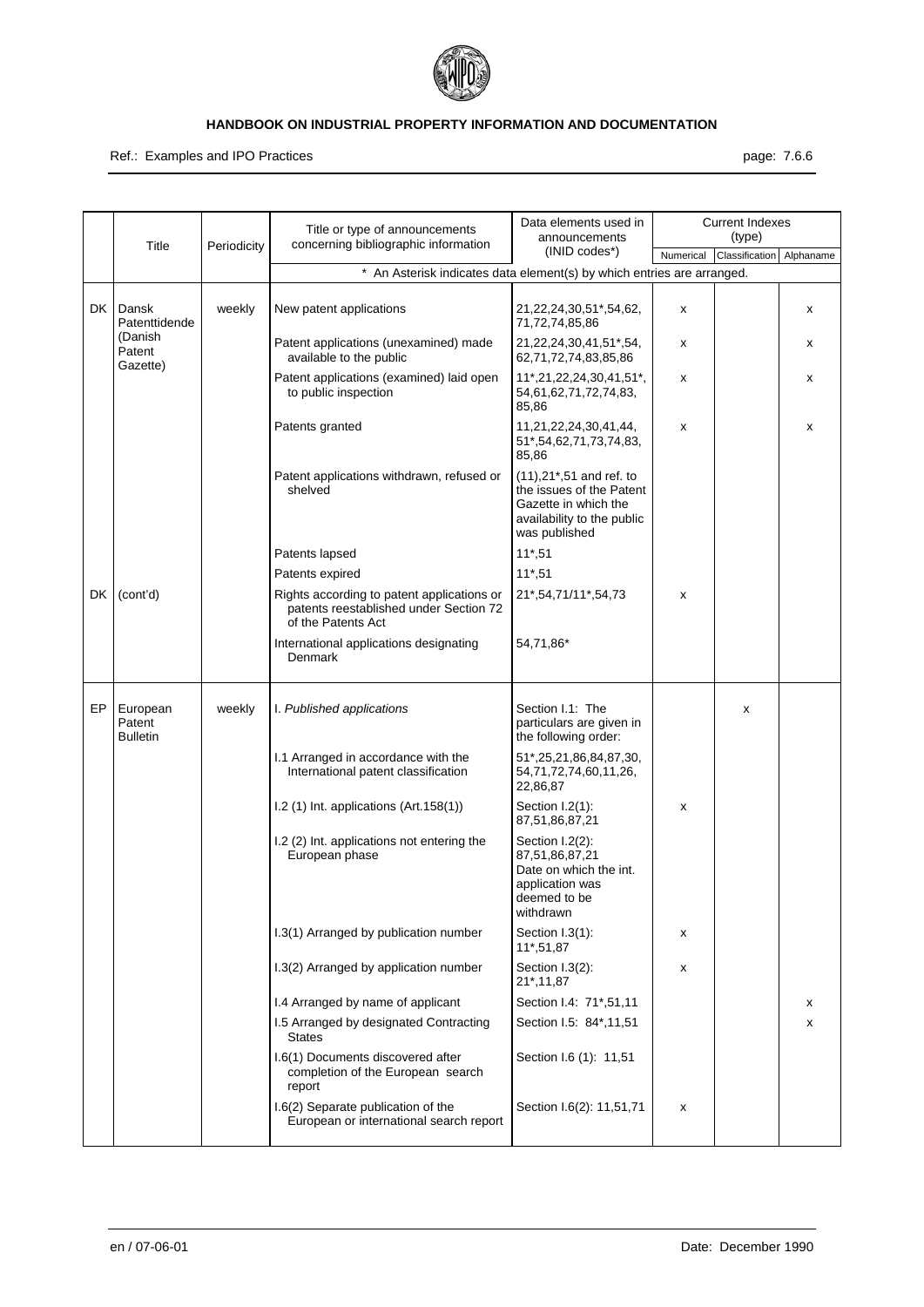

Ref.: Examples and IPO Practices **page: 7.6.7** page: 7.6.7

|    |          |             | Title or type of announcements<br>concerning bibliographic information                      | Data elements used in<br>announcements                                                                        |           | <b>Current Indexes</b><br>(type) |           |
|----|----------|-------------|---------------------------------------------------------------------------------------------|---------------------------------------------------------------------------------------------------------------|-----------|----------------------------------|-----------|
|    | Title    | Periodicity |                                                                                             | (INID codes*)                                                                                                 | Numerical | Classification                   | Alphaname |
|    |          |             | * An Asterisk indicates data element(s) by which entries are arranged.                      |                                                                                                               |           |                                  |           |
| EP | (cont'd) |             | 1.6(3) Drawing up of a supplementary<br>European search report                              | Section I.6(3):<br>11,51,87<br>Date of despatch                                                               | x         |                                  |           |
|    |          |             | I.7(1) Date of filing of request for<br>examination                                         | Section I.7(1): 11,51<br>Date of receipt of the<br>request                                                    | х         |                                  |           |
|    |          |             | 1.7(2) Date of despatch of first<br>examination report                                      | Section I.7(2): 11,51<br>Date of despatch                                                                     | х         |                                  |           |
|    |          |             | 1.8(1) Date on which the European patent<br>application was refused                         | Section I.8(1): 11,51<br>Date of refusal                                                                      | х         |                                  |           |
|    |          |             | 1.8(2) Date on which the European patent<br>application was withdrawn                       | Section I.8(2): 11,51<br>Date of receipt of the<br>withdrawal                                                 | х         |                                  |           |
|    |          |             | 1.8(3) Date on which the European patent<br>application was deemed to be<br>withdrawn       | Section I.8(3): 11,51<br>Date on which the<br>European patent<br>application was<br>deemed to be<br>withdrawn | х         |                                  |           |
|    |          |             | I.8(4) Date of receipt of request for<br>re-establishment of rights                         | Section I.8(4): 11,51<br>Date of receipt of<br>request                                                        | х         |                                  |           |
|    |          |             | 1.8(5) Date and purport of decision on<br>request for re-establishment of rights            | Section I.8(5): 11,51<br>Date of decision;<br>Re-establishment<br>granted or refused                          | х         |                                  |           |
|    |          |             | 1.9(1) Date of suspension in the case<br>referred to in Rule 13                             | Section I.9(1): 11,51<br>Date of suspension                                                                   | х         |                                  |           |
|    |          |             | 1.9(2) Date of resumption in the case<br>referred to in Rule 90                             | Section I.9(2): 11,51<br>Date of resumption                                                                   | х         |                                  |           |
|    |          |             | 1.9(3) Date of interruption in the case<br>referred to in Rule 90                           | Section I.9(3): 11,51<br>Date of interruption                                                                 | х         |                                  |           |
|    |          |             | I.9(4) Date of resumption in the case<br>referred to in Rule 90                             | Section I.9(4): 11,51<br>Date of resumption                                                                   | х         |                                  |           |
|    |          |             | 1.10 Filing of a request for conversion<br>under Art.135 with the European Patent<br>Office | Section I.I0: 11,51,84<br>Date of receipt of<br>the request                                                   | х         |                                  |           |
|    |          |             | I.11(1) Licences                                                                            | Section I.11(1): 11,51                                                                                        |           |                                  |           |
|    |          |             |                                                                                             | Licence - two digit<br>sequence number                                                                        |           |                                  |           |
|    |          |             |                                                                                             | Sub-licence - four digit<br>sequence number                                                                   |           |                                  |           |
|    |          |             |                                                                                             | Exclusive licence -<br>sequence number<br>followed by "excl."                                                 |           |                                  |           |
|    |          |             | I.11(1) Licences                                                                            | Licencee (Name,<br>street, town and (in<br>brackets) country)                                                 |           |                                  |           |
|    |          |             |                                                                                             | Contracting States in<br>respect of which the<br>licence applies                                              |           |                                  |           |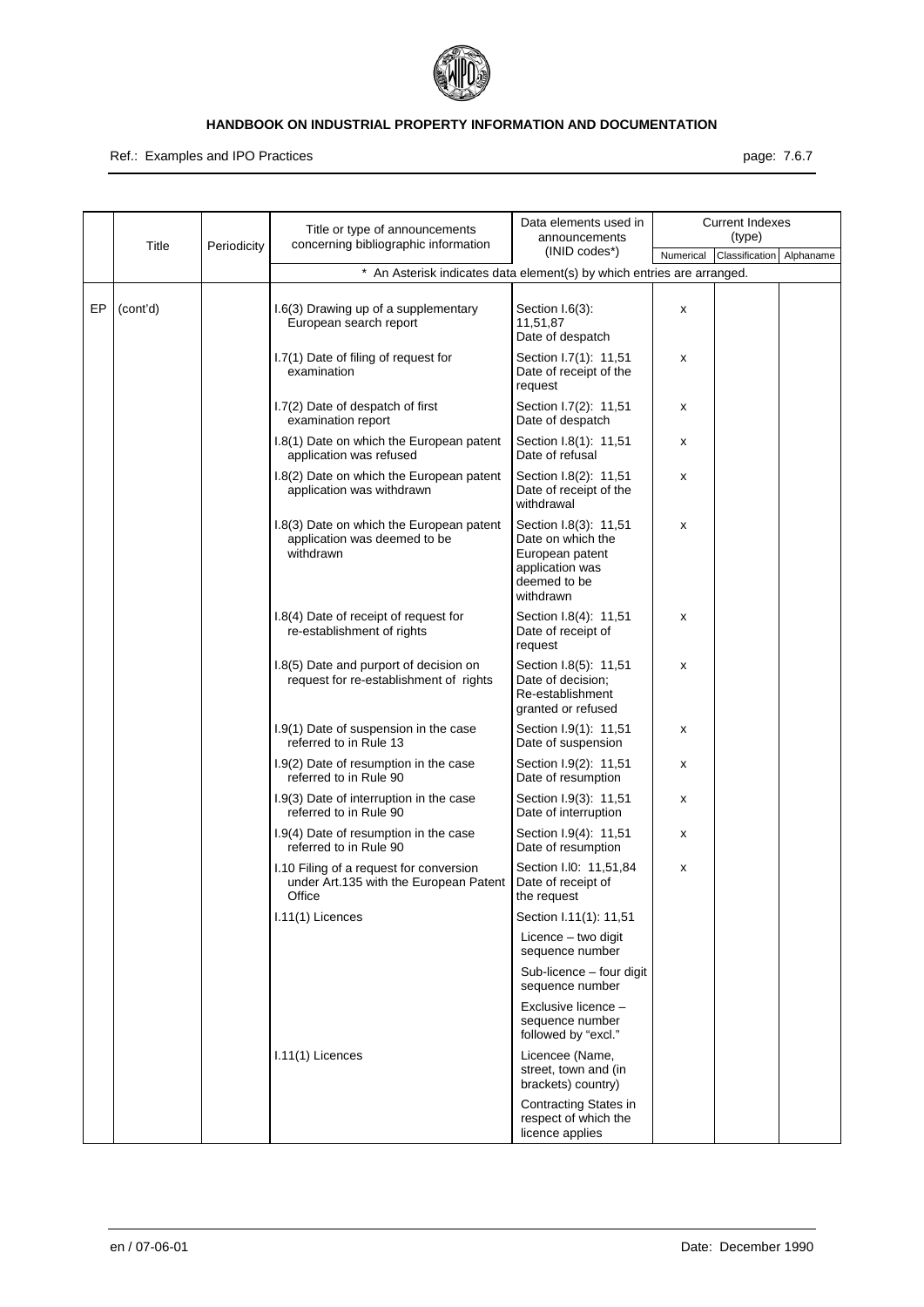

Ref.: Examples and IPO Practices **page: 7.6.8** page: 7.6.8

|    | Title    | Periodicity | Title or type of announcements<br>concerning bibliographic information              | Data elements used in<br>announcements                                                      |           | <b>Current Indexes</b><br>(type) |           |
|----|----------|-------------|-------------------------------------------------------------------------------------|---------------------------------------------------------------------------------------------|-----------|----------------------------------|-----------|
|    |          |             |                                                                                     | $(INID codes*)$                                                                             | Numerical | Classification                   | Alphaname |
|    |          |             | * An Asterisk indicates data element(s) by which entries are arranged.              |                                                                                             |           |                                  |           |
| EP | (cont'd) |             | I.11(2) Legal means of execution and<br>other rights "in rem"                       | Section I.11(2): 11,51<br>Two digit sequence<br>number                                      | x         |                                  |           |
|    |          |             |                                                                                     | Contracting States in<br>respect of which the<br>right applies                              |           |                                  |           |
|    |          |             | I.12 Changes/rectifications                                                         | Section I.12:                                                                               | х         |                                  |           |
|    |          |             | Language of filing                                                                  | 11,51,25                                                                                    |           |                                  |           |
|    |          |             | Date of filing                                                                      | 11,51,22                                                                                    |           |                                  |           |
|    |          |             | International patent classification                                                 | 11,51                                                                                       | х         |                                  |           |
|    |          |             | Separate publication of the European or<br>international search report              | 11,51                                                                                       | х         |                                  |           |
|    |          |             | Drawing up of a supplementary European<br>search report                             | 11,51,87<br>Date of despatch                                                                | х         |                                  |           |
|    |          |             | Date of filing of request for examination                                           | 11,51<br>Date of receipt of the<br>request                                                  | х         |                                  |           |
|    |          |             | Date of despatch of first examination<br>report                                     | 11,51<br>Date of despatch                                                                   | х         |                                  |           |
|    |          |             | Priority date, priority country, priority<br>application number                     | 11,51,30                                                                                    | х         |                                  |           |
|    |          |             | Representative                                                                      | 11,51,74                                                                                    | х         |                                  |           |
|    |          |             | Applicant (transfer)                                                                | 11,51,71                                                                                    | х         |                                  |           |
|    |          |             | <b>Designated Contracting States</b>                                                | 11,51,84                                                                                    | x         |                                  |           |
|    |          |             | Inventor                                                                            | 11,51,72                                                                                    | х         |                                  |           |
|    |          |             | Publication number of the original<br>application (Art.61)                          | 11,51,60                                                                                    | х         |                                  |           |
|    |          |             | Publication number of the earlier<br>application (Art.76)                           | 11,51,60                                                                                    | х         |                                  |           |
|    |          |             | Obligatory supplementary classification                                             | 11,51                                                                                       | х         |                                  |           |
|    |          |             | Title of invention (German)                                                         | 11,51,54                                                                                    | х         |                                  |           |
|    |          |             | Title of invention (English)                                                        | 11,51,54                                                                                    | х         |                                  |           |
|    |          |             | Title of invention (French)                                                         | 11,51,54                                                                                    | х         |                                  |           |
|    |          |             | Filing of a request for conversion under<br>Art.135 with the European Patent Office | 11,51,84<br>Date of receipt of the<br>request                                               | х         |                                  |           |
|    |          |             | PCT Data                                                                            | 11,51,87,86,87,21<br>Date on which the int.<br>application was<br>deemed to be<br>withdrawn | х         |                                  |           |
|    |          |             | Date on which the European application<br>was withdrawn                             | 11,51<br>Date of receipt of<br>withdrawal                                                   | x         |                                  |           |
|    |          |             | Date of receipt of request for<br>re-establishment of rights                        | 11,51<br>Date of receipt of<br>request                                                      | x         |                                  |           |
|    |          |             | Date and purport of decision on request<br>for re-establishment of rights           | 11,51<br>Date of decision;<br>Re-establishment<br>granted or refused                        | х         |                                  |           |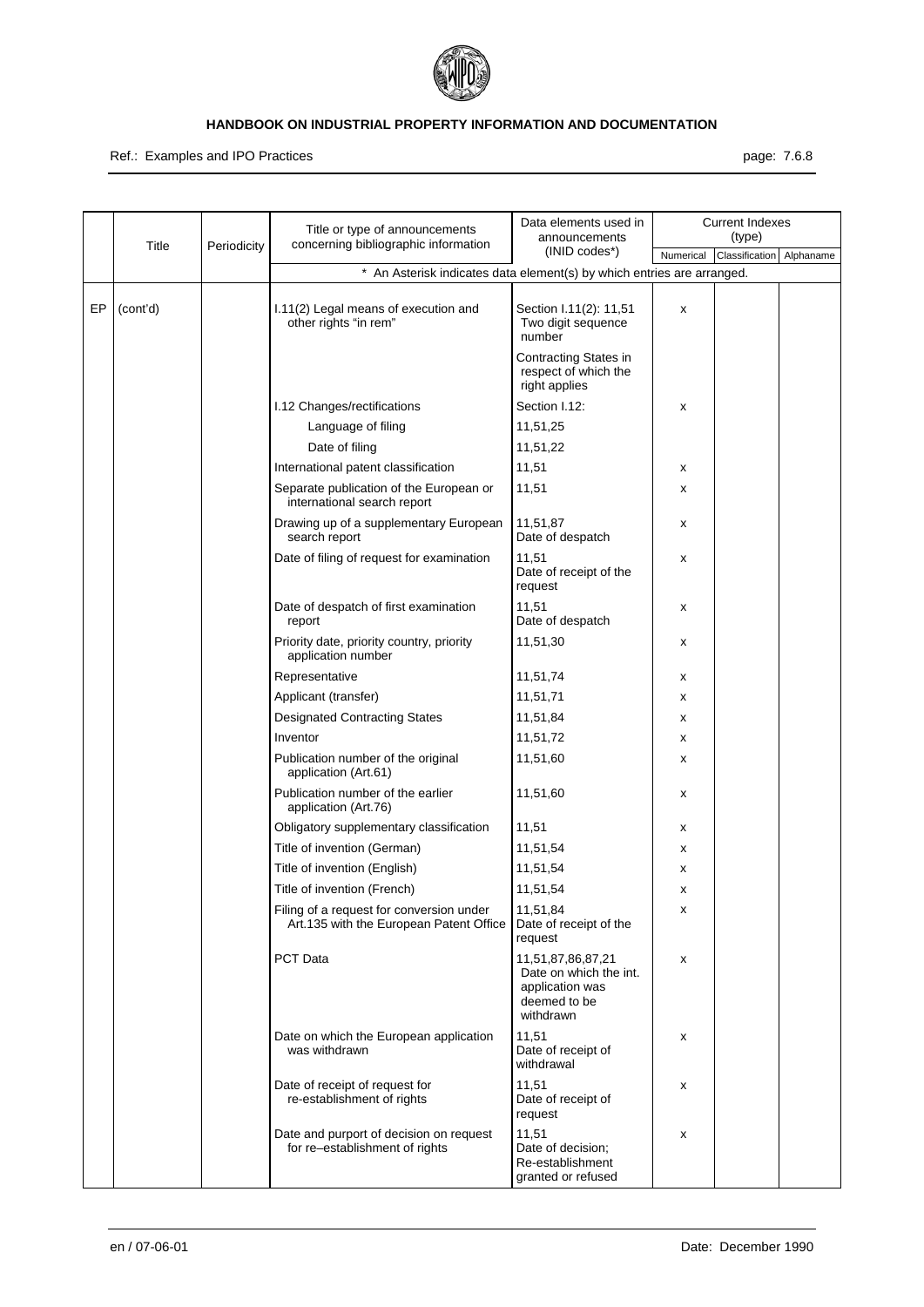

Ref.: Examples and IPO Practices **page: 7.6.9** page: 7.6.9

|    | Title    | Periodicity | Title or type of announcements<br>concerning bibliographic information         | Data elements used in<br>announcements                                                                                     |           | <b>Current Indexes</b><br>(type) |           |
|----|----------|-------------|--------------------------------------------------------------------------------|----------------------------------------------------------------------------------------------------------------------------|-----------|----------------------------------|-----------|
|    |          |             |                                                                                | (INID codes*)                                                                                                              | Numerical | Classification                   | Alphaname |
|    |          |             | * An Asterisk indicates data element(s) by which entries are arranged.         |                                                                                                                            |           |                                  |           |
| EP | (cont'd) |             | Date of suspension in the case referred to<br>in Rule 13                       | 11,51<br>Date of suspension                                                                                                | x         |                                  |           |
|    |          |             | Date of interruption in the case referred to<br>in Rule 90                     | 11,51<br>Date of interruption                                                                                              | x         |                                  |           |
|    |          |             | Date of resumption in the case referred to<br>in Rule 13                       | 11,51<br>Date of resumption                                                                                                | х         |                                  |           |
|    |          |             | Date of resumption in the case referred to<br>in Rule 90                       | 11,51<br>Date of resumption                                                                                                | х         |                                  |           |
|    |          |             | Date and kind of publication of the<br>European patent application             | 11,51,43                                                                                                                   | х         |                                  |           |
|    |          |             | Publication language                                                           | 11,51,26                                                                                                                   | х         |                                  |           |
|    |          |             | Documents discovered after completion of<br>the European search report         | 11,51                                                                                                                      | х         |                                  |           |
|    |          |             | Date on which the European patent<br>application was deemed to be<br>withdrawn | 11,51<br>Date on which the<br>European patent<br>application was<br>deemed to be<br>withdrawn                              | х         |                                  |           |
|    |          |             | Date on which the European patent<br>application was refused                   | 11,51<br>Date of refusal                                                                                                   | х         |                                  |           |
|    |          |             | Licences                                                                       | 11,51<br>Licence - two-digit<br>sequence number                                                                            | х         |                                  |           |
|    |          |             |                                                                                | Sub-licence - four-digit<br>sequence number                                                                                |           |                                  |           |
|    |          |             |                                                                                | Exclusive licence -<br>sequence number<br>followed by "excl."<br>Licensee (name, town,<br>and (in brackets)<br>country)    |           |                                  |           |
|    |          |             |                                                                                | <b>Contracting States in</b><br>respect of which the<br>licence applies                                                    |           |                                  |           |
|    |          |             | Legal means of execution and other rights<br>'in rem"                          | 11,51<br>Two-digit sequence<br>number                                                                                      | х         |                                  |           |
|    |          |             |                                                                                | Contracting States in<br>respect of which the<br>right applies                                                             |           |                                  |           |
|    |          |             | Miscellaneous                                                                  | 11,51                                                                                                                      | х         |                                  |           |
|    |          |             | Applicant (name/address)                                                       | 11,51,71                                                                                                                   | х         |                                  |           |
|    |          |             | II. Granted patents                                                            | Section II.1:                                                                                                              | X         |                                  |           |
|    |          |             | II.1 Arranged in accordance with the<br>International patent classification    | The particulars are<br>given in the following<br>orders:<br>51*,25,21,86,84,87,30,<br>54,72,73,74,60,11,26,<br>22,86,43,87 |           |                                  |           |
|    |          |             | II.2(1) Arranged by publication number                                         | Section II.2(1):<br>11*,51,87                                                                                              | х         |                                  |           |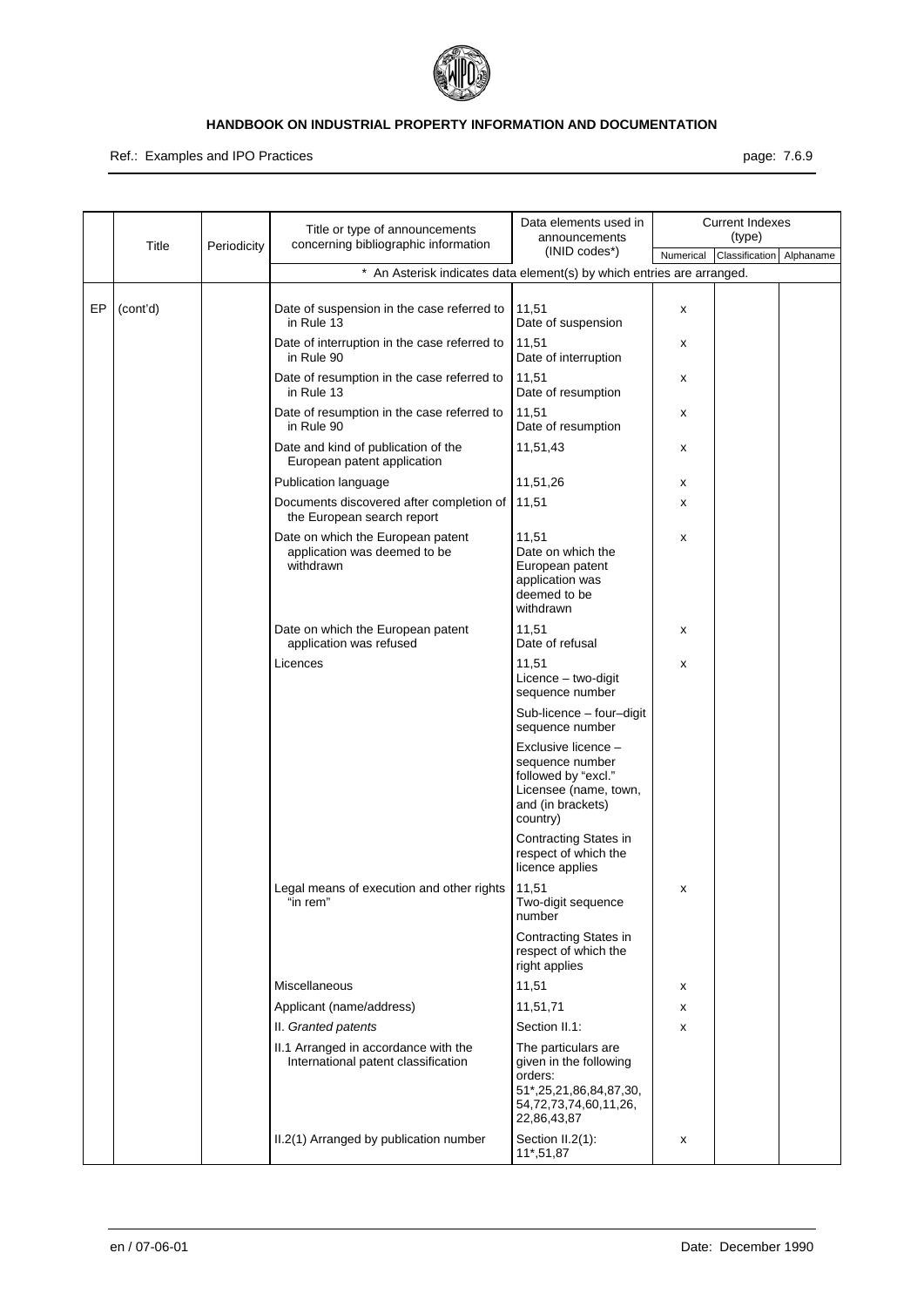

#### Ref.: Examples and IPO Practices **page: 7.6.10** page: 7.6.10

|    | Title    | Periodicity | Title or type of announcements<br>concerning bibliographic information | Data elements used in<br>announcements                                              |           | <b>Current Indexes</b><br>(type) |           |
|----|----------|-------------|------------------------------------------------------------------------|-------------------------------------------------------------------------------------|-----------|----------------------------------|-----------|
|    |          |             |                                                                        | (INID codes*)                                                                       | Numerical | Classification                   | Alphaname |
|    |          |             | * An Asterisk indicates data element(s) by which entries are arranged. |                                                                                     |           |                                  |           |
| EP | (cont'd) |             | II.2(2) Arranged by application number                                 | Section II.2(2):<br>21*, 11, 87                                                     | X         |                                  |           |
|    |          |             | II.3 Arranged by name of proprietor                                    | Section II.3:<br>75*,51,11                                                          |           |                                  | x         |
|    |          |             | II.4 Arranged by designated Contracting<br><b>States</b>               | Section II.4:<br>84*,11,51                                                          |           |                                  | x         |
|    |          |             | II.5 Date of lapse of the European patent<br>in a Contracting State    | Section II.5: 11,84<br>Date of lapse of the<br>European patent*                     | X         |                                  |           |
|    |          |             | II.6(1) Opposition                                                     | Section II.6(1):<br>11,51,73,74<br>Date of grant                                    | X         |                                  |           |
|    |          |             |                                                                        | Opposition serial<br>number (two-digit)                                             |           |                                  |           |
|    |          |             |                                                                        | Date of filing opposition                                                           |           |                                  |           |
|    |          |             |                                                                        | Opponent (name,<br>street, town)                                                    |           |                                  |           |
|    |          |             | II.6(2) No opposition filed                                            | Section II.6(2):<br>11,51,45                                                        | х         |                                  |           |
|    |          |             | II.7(1) Opposition deemed not to have<br>been filed                    | Section II.7(1):<br>11,51,74<br>Opposition serial<br>number (two-digit)             | х         |                                  |           |
|    |          |             |                                                                        | Date of communication<br>that the opposition is<br>deemed not to have<br>been filed |           |                                  |           |
|    |          |             |                                                                        | Opponent (name,<br>street, town, country)                                           |           |                                  |           |
|    |          |             | II.7(2) Inadmissible opposition                                        | Section II.7(2):<br>11,51,74                                                        | X         |                                  |           |
|    |          |             |                                                                        | Opposition serial<br>number (two-digit)/                                            |           |                                  |           |
|    |          |             |                                                                        | Date of decision on the<br>inadmissibility of the<br>opposition                     |           |                                  |           |
|    |          |             |                                                                        | Opponent (name,<br>street, town, country)                                           |           |                                  |           |
|    |          |             | II.7(3) Revocation of the European patent                              | Section II.7(3):<br>11,51,84<br>Date of revocation<br>decision                      | х         |                                  |           |
|    |          |             | II.7(4) Maintenance of the European<br>patent as amended               | Section II.7(4):<br>51,25,21,86,84,87,30,<br>54,72,73,74,60                         | х         |                                  |           |
|    |          |             | II.7(5) Rejection of the opposition(s)                                 | Section II.7(5):<br>11,51<br>Date of decision<br>rejecting the<br>opposition(s)     | х         |                                  |           |
|    |          |             | II.7(6) Termination of opposition<br>procedure                         | Section II.7(6):<br>11,51<br>Date of decision                                       | х         |                                  |           |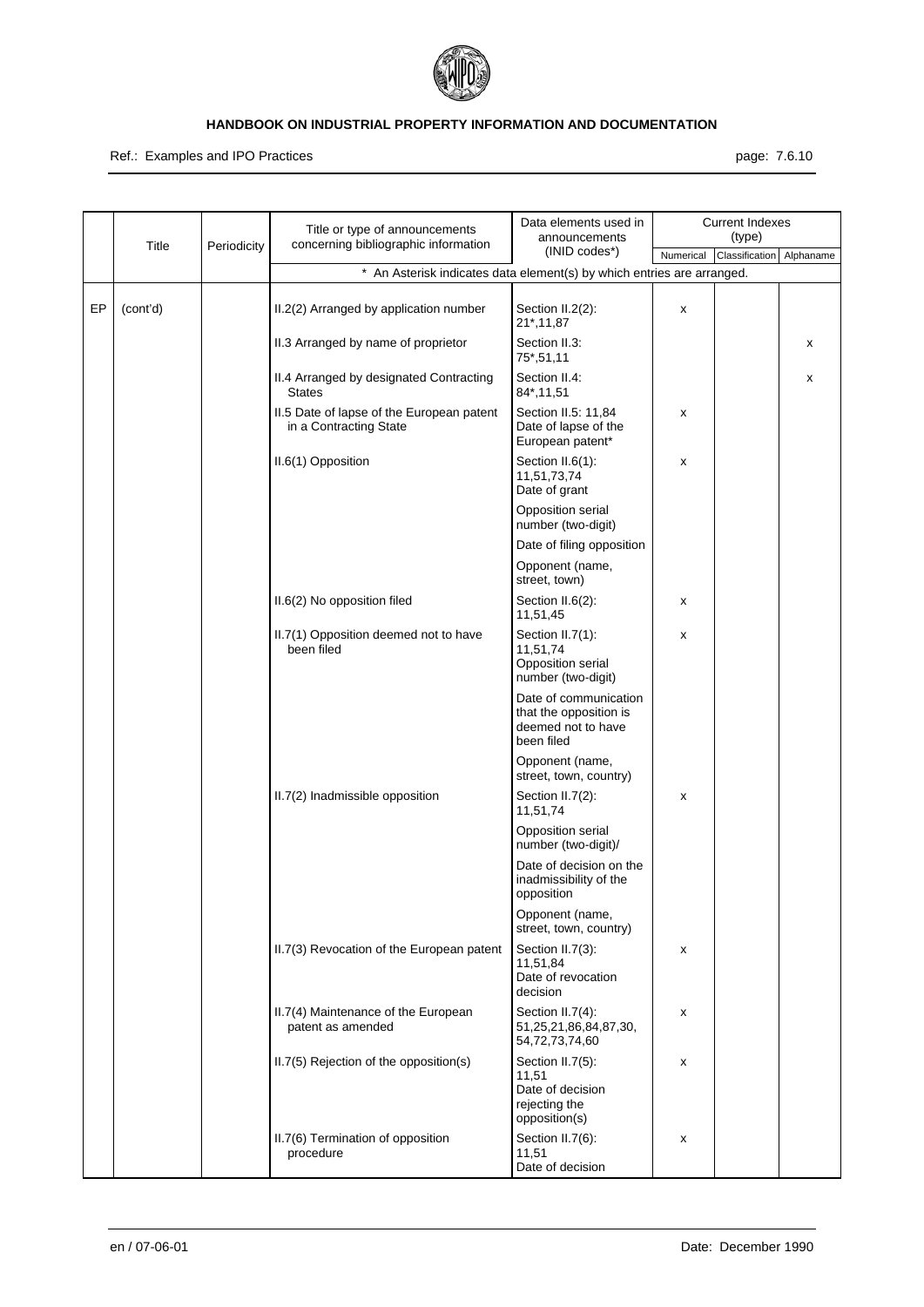

Ref.: Examples and IPO Practices **page: 7.6.11** and a set of the set of the set of the set of the set of the set of the set of the set of the set of the set of the set of the set of the set of the set of the set of the set

|    | Title    | Periodicity | Title or type of announcements<br>concerning bibliographic information            | Data elements used in<br>announcements                                                   |           | <b>Current Indexes</b><br>(type) |           |
|----|----------|-------------|-----------------------------------------------------------------------------------|------------------------------------------------------------------------------------------|-----------|----------------------------------|-----------|
|    |          |             |                                                                                   | $(INID codes*)$                                                                          | Numerical | Classification                   | Alphaname |
|    |          |             | * An Asterisk indicates data element(s) by which entries are arranged.            |                                                                                          |           |                                  |           |
| EP | (cont'd) |             | II.8(1) Date of receipt of request for re-<br>establishment of rights             | Section II.8(1):<br>11,51<br>Date of receipt of<br>request                               | X         |                                  |           |
|    |          |             | II.8(2) Date and purport of decision on<br>request for re-establishment of rights | Section II.8(2):<br>11,51<br>Date of decision:<br>Re-establishment<br>granted or refused | х         |                                  |           |
|    |          |             | II.9(1) Date of suspension in the case<br>referred to in Rule 13                  | Section II.9(1):<br>11,51<br>Date of suspension                                          | х         |                                  |           |
|    |          |             | II.9(2) Date of resumption in the case<br>referred to in Rule 13                  | Section II.9(2):<br>11,51<br>Date of resumption                                          | х         |                                  |           |
|    |          |             | II.9(3) Date of interruption in the case<br>referred to in Rule 90                | Section II.9(3):<br>11,51<br>Date of interruption                                        | х         |                                  |           |
|    |          |             | II.9(4) Date of resumption in the case<br>referred to in Rule 90                  | Section II.9(4):<br>11,51<br>Date of resumption                                          | х         |                                  |           |
|    |          |             | II.12 Changes/rectification:                                                      | Section II.12:                                                                           |           |                                  |           |
|    |          |             | Language of filing                                                                | 11,51,25                                                                                 | х         |                                  |           |
|    |          |             | Date of filing                                                                    | 11,51,22                                                                                 | x         |                                  |           |
|    |          |             | International Patent Classification                                               | 11,51                                                                                    |           | x                                |           |
|    |          |             | Priority date, priority country, priority<br>application number                   | 11,51,30                                                                                 | х         |                                  |           |
|    |          |             | Representative                                                                    | 11,51,74                                                                                 | х         |                                  |           |
|    |          |             | Proprietor of the patent (transfer)                                               | 11,51,73                                                                                 | х         |                                  |           |
|    |          |             | <b>Designated Contracting States</b>                                              | 11,51,84                                                                                 | х         |                                  |           |
|    |          |             | Inventor                                                                          | 11,51,72                                                                                 | х         |                                  |           |
|    |          |             | Publication number of earlier                                                     | 11,51,60                                                                                 | х         |                                  |           |
|    |          |             | European patent application (Art.76)                                              | 11,51,60                                                                                 |           |                                  |           |
|    |          |             | Publication number of original<br>application (Art.61)                            | 11,51,60                                                                                 | х         |                                  |           |
|    |          |             | Obligatory supplementary<br>classification                                        | 11,51                                                                                    | х         |                                  |           |
|    |          |             | Title of invention (German)                                                       | 11,51,54                                                                                 | x         |                                  |           |
|    |          |             | Title of invention (English)                                                      | 11,51,54                                                                                 | х         |                                  |           |
|    |          |             | Title of invention (French)                                                       | 11,51,54                                                                                 | x         |                                  |           |
|    |          |             | PCT Data                                                                          | 11,21,86,87                                                                              | х         |                                  |           |
|    |          |             | Opposition                                                                        | 11,51,73,74<br>Date of grant                                                             | х         |                                  |           |
|    |          |             |                                                                                   | Opposition serial<br>number(two-digit)/                                                  |           |                                  |           |
|    |          |             |                                                                                   | Date of filing opposition                                                                |           |                                  |           |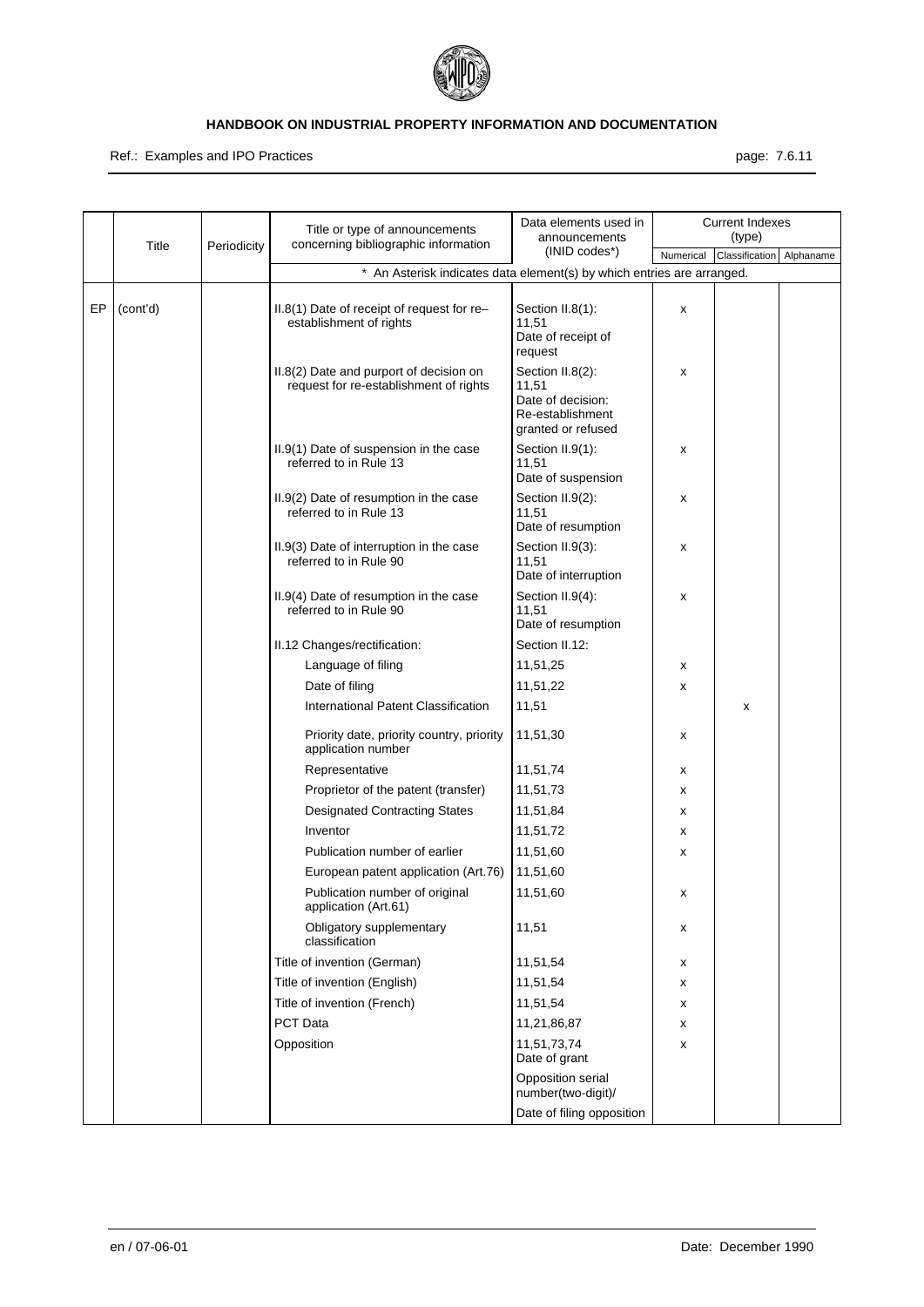

Ref.: Examples and IPO Practices **page: 7.6.12** page: 7.6.12

|    | Title    | Periodicity | Title or type of announcements<br>concerning bibliographic information        | Data elements used in<br>announcements                                        |           | <b>Current Indexes</b><br>(type) |           |
|----|----------|-------------|-------------------------------------------------------------------------------|-------------------------------------------------------------------------------|-----------|----------------------------------|-----------|
|    |          |             |                                                                               | $(INID codes*)$                                                               | Numerical | Classification                   | Alphaname |
|    |          |             | * An Asterisk indicates data element(s) by which entries are arranged.        |                                                                               |           |                                  |           |
| EP | (cont'd) |             | Maintenance of the European patent as<br>amended                              | 11,51<br>Date of decision<br>maintaining the<br>European patent as<br>amended | X         |                                  |           |
|    |          |             | Rejection of the opposition                                                   | 11,51<br>Date of decision<br>rejecting the opposition                         | х         |                                  |           |
|    |          |             | Revocation of the European patent                                             | 11,51,84<br>Date of revocation<br>decision                                    | х         |                                  |           |
|    |          |             | Date of receipt of request for re-<br>establishment of rights                 | 11,51<br>Date of receipt of<br>request                                        | х         |                                  |           |
|    |          |             | Date and purport of decision on request<br>for re-establishment of rights     | 11,51<br>Date of decision:<br>Re-establishment<br>granted or refused          | х         |                                  |           |
|    |          |             | Date of suspension in the case referred to<br>in Rule 13                      | 11,51<br>Date of suspension                                                   | х         |                                  |           |
|    |          |             | Date of interruption in the case referred to<br>in Rule 90                    | 11,51<br>Date of interruption                                                 | х         |                                  |           |
|    |          |             | Date of resumption in the case referred to<br>in Rule 13                      | 11,51<br>Date of resumption                                                   | х         |                                  |           |
|    |          |             | Date of resumption in the case referred to<br>in Rule 90                      | 11,51<br>Date of resumption                                                   | х         |                                  |           |
|    |          |             | Date of publication of the specification of<br>the European patent (Art. 98)  | 11,51,45                                                                      | х         |                                  |           |
|    |          |             | Date of publication of the new<br>specification of the patent (Art. 103)      | 11,51,54                                                                      | х         |                                  |           |
|    |          |             | Language of publication                                                       | 11,51,26                                                                      | х         |                                  |           |
|    |          |             | Date of lapse of the European patent in a<br>contracting State (Rule 92(1)(p) | 11,51,84<br>Date of lapse                                                     | x         |                                  |           |
|    |          |             | Rectification of patent specifications                                        | 11,51,45<br>Date of decision on<br>rectification                              | х         |                                  |           |
|    |          |             | Miscellaneous                                                                 | 11,51                                                                         | х         |                                  |           |
|    |          |             | Termination of opposition procedure                                           | 11,51<br>Date of decision                                                     | х         |                                  |           |
|    |          |             | Inadmissible opposition                                                       | 11,51,74<br>Opposition serial<br>number (two-digit)                           | х         |                                  |           |
|    |          |             |                                                                               | Date of decision on the<br>inadmissibility of the<br>opposition               |           |                                  |           |
|    |          |             |                                                                               | Opponent (name,<br>street, town, country)                                     |           |                                  |           |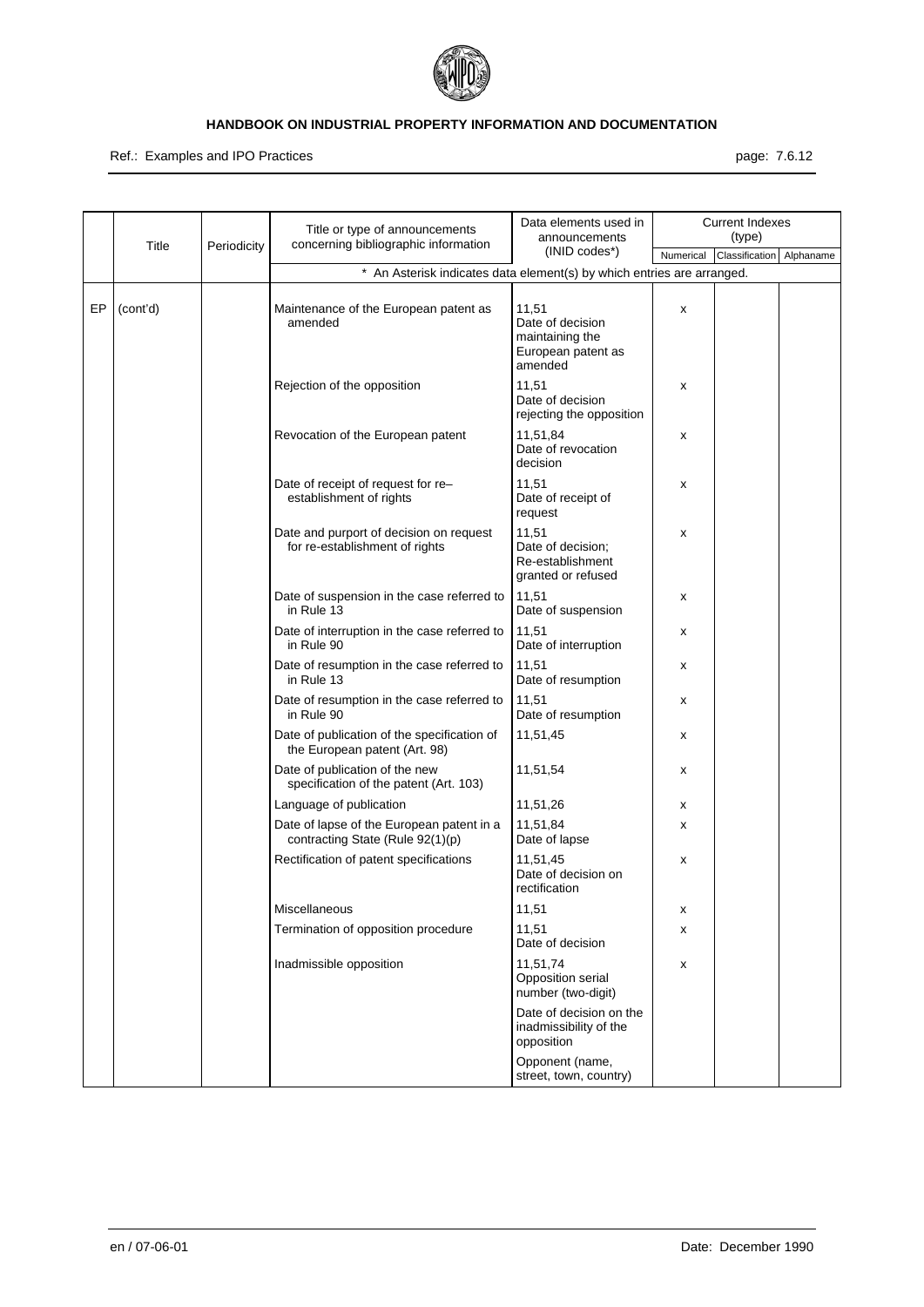

#### Ref.: Examples and IPO Practices **page: 7.6.13** page: 7.6.13

|    | Title                                         | Periodicity | Title or type of announcements<br>concerning bibliographic information                                                      | Data elements used in<br>announcements<br>(INID codes*)                             |           | <b>Current Indexes</b><br>(type) |           |
|----|-----------------------------------------------|-------------|-----------------------------------------------------------------------------------------------------------------------------|-------------------------------------------------------------------------------------|-----------|----------------------------------|-----------|
|    |                                               |             |                                                                                                                             |                                                                                     | Numerical | Classification                   | Alphaname |
|    |                                               |             | * An Asterisk indicates data element(s) by which entries are arranged.                                                      |                                                                                     |           |                                  |           |
| EP | (cont'd)                                      |             | Opposition deemed not to have been filed                                                                                    | 11,51,74<br>Opposition serial<br>number (two-digit)                                 | х         |                                  |           |
|    |                                               |             |                                                                                                                             | Date of communication<br>that the opposition is<br>deemed not to have<br>been filed |           |                                  |           |
|    |                                               |             |                                                                                                                             | Opponent (name,<br>street, town, country)                                           |           |                                  |           |
|    |                                               |             | Proprietor of the patent (name/address)                                                                                     | 11,51,73                                                                            | х         |                                  |           |
| ES | Volume II:<br>"Patents and<br>Utility Models" | fortnightly | Patents (of invention, of introduction and<br>certificate of addition):                                                     |                                                                                     |           |                                  |           |
|    |                                               |             | - Pending applications                                                                                                      | 21, 13, 54, 71                                                                      |           |                                  |           |
|    |                                               |             | - Pending applications (Patent Law of<br>March 20, 1986)                                                                    | 21,22,54,71                                                                         |           |                                  |           |
|    |                                               |             | - Grants                                                                                                                    | 21,54,71,31,32,33,22,<br>24,51                                                      |           |                                  |           |
|    |                                               |             | - Grants (Patent Law of March 20, 1986)                                                                                     | 11,21,22,73,51,30,74,<br>54,57                                                      |           |                                  |           |
|    |                                               |             | - Expiration                                                                                                                | 21                                                                                  |           |                                  |           |
|    |                                               |             | - Changes in particulars                                                                                                    | 21                                                                                  |           |                                  |           |
|    |                                               |             | Utility models:                                                                                                             |                                                                                     |           |                                  |           |
|    |                                               |             | - Applications                                                                                                              | 21,54,71,22,51 and<br>content of claims                                             |           |                                  |           |
|    |                                               |             | - Continuation of the procedure and<br>publication of the application (Patent<br>Law of March 20, 1986), new<br>publication | 11,21,22,71,51,54,57                                                                |           |                                  |           |
|    |                                               |             | - Continuation of the procedure and<br>publication of the application (Patent<br>Law of March 20, 1986)                     | 11,21,22,71,51,54,57                                                                |           |                                  |           |
|    |                                               |             | - Pending applications                                                                                                      | 21, 13, 54, 71                                                                      |           |                                  |           |
|    |                                               |             | - Pending applications (Patent Law of<br>March 20, 1986)                                                                    | 21,22,54,71                                                                         |           |                                  |           |
|    |                                               |             | - Pending communication of opposition<br>(Patent Law of March 20, 1986)                                                     | 11,21,71                                                                            |           |                                  |           |
|    |                                               |             | - Grant                                                                                                                     | 21,54,71,22,46,24,51                                                                |           |                                  |           |
|    |                                               |             | - Grant (Patent Law of March 20, 1986)                                                                                      | 11,21,22,73,74,51,54                                                                |           |                                  |           |
|    |                                               |             | - Refusals                                                                                                                  | 21,54,71,22,24                                                                      |           |                                  |           |
|    |                                               |             | - Cancellation of application                                                                                               | 21, 13, 54, 71                                                                      |           |                                  |           |
|    |                                               |             | - Cancellation of grant                                                                                                     | 11,71,24                                                                            |           |                                  |           |
|    |                                               |             | - Expiration                                                                                                                | 21                                                                                  |           |                                  |           |
|    |                                               |             | - Change of particulars                                                                                                     | 21                                                                                  |           |                                  |           |
|    |                                               |             | European applications and patents with<br>effect in Spain:                                                                  |                                                                                     |           |                                  |           |
|    |                                               |             | - European patent applications for which<br>the translation of the claims has been<br>filed with RPI                        | 11,86,87,51,71,54                                                                   |           |                                  |           |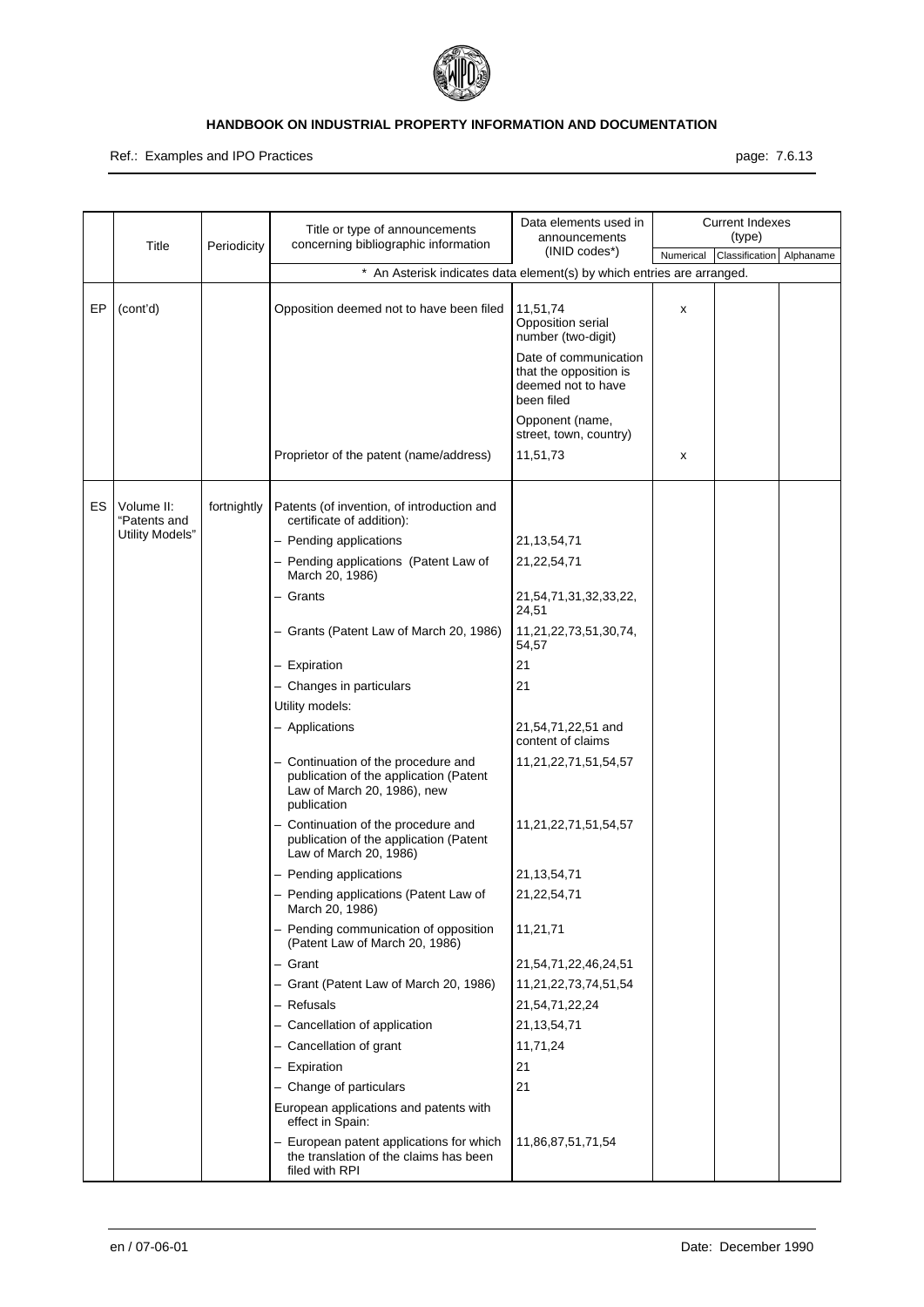

Ref.: Examples and IPO Practices **page: 7.6.14** page: 7.6.14

|     |                                                              | Title<br>Periodicity | Title or type of announcements<br>concerning bibliographic information                                 | Data elements used in<br>announcements               |   | <b>Current Indexes</b>   |           |
|-----|--------------------------------------------------------------|----------------------|--------------------------------------------------------------------------------------------------------|------------------------------------------------------|---|--------------------------|-----------|
|     |                                                              |                      |                                                                                                        | (INID codes*)                                        |   | Numerical Classification | Alphaname |
|     |                                                              |                      | * An Asterisk indicates data element(s) by which entries are arranged.                                 |                                                      |   |                          |           |
| ES  | (cont'd)                                                     |                      | Indexes:                                                                                               |                                                      |   |                          |           |
|     |                                                              |                      | - Alphabetical index of granted patents                                                                | $71^*$ , 21                                          |   |                          | x         |
|     |                                                              |                      | - Alphabetical index of patent owners<br>(Patent Law of March 20, 1986)                                | $73^*$ , 21                                          |   |                          | x         |
|     |                                                              |                      | - Index of granted patents according to<br>the International Patent Classification<br>(IPC)            | 51* (at subclass level),<br>21                       |   | X                        |           |
|     |                                                              |                      | - Index of granted patents according to<br>the IPC (Patent Law of March 20, 1986)                      | $51^*$ , 21                                          |   | X                        |           |
|     |                                                              |                      | - Alphabetical index of utility model<br>applicants                                                    | $71^*$ , 21                                          |   |                          | x         |
|     |                                                              |                      | - Alphabetical index of utility model<br>applicants(Patent Law of<br>March 20, 1986)                   | $71^*$ , 21                                          |   |                          | x         |
|     |                                                              |                      | - Index of utility model model applications   51* (subclass level), 21<br>according to the IPC         |                                                      |   | X                        |           |
|     |                                                              |                      | - Index of utility model applications<br>according to the IPC (Patent Law of<br>March 20, 1986)        | $51^*$ , 21                                          |   | X                        |           |
|     |                                                              |                      | - Alphabetical index of granted utility<br>models                                                      | $71^*$ , 21                                          |   |                          | x         |
|     |                                                              |                      | - Alphabetical index of utility model<br>owners(Patent Law of March 20, 1986)                          | $73^*$ , 21                                          |   |                          | x         |
|     |                                                              |                      | - Index of granted utility models<br>according to the IPC                                              | 51* (subclass level), 21                             |   | X                        |           |
|     |                                                              |                      | - Index of granted utility models<br>according to the IPC (Patent Law of<br>March 20, 1986)            | $51^*$ , 21                                          |   | x                        |           |
|     | Patent                                                       | fortnightly          | Patent abstracts                                                                                       | 11, 13, 21, 31, 32, 33, 45                           |   |                          |           |
|     | Abstract<br><b>Bulletin</b>                                  |                      | Indexes                                                                                                | 51,54,57,71                                          |   |                          |           |
|     | (before:                                                     |                      | - Alphabetical index of applicants                                                                     | $71^*$ , 21, 11                                      |   |                          | x         |
|     | Technical<br>Patent                                          |                      | - Numerical index applications                                                                         | $21^*$ , 11                                          | x |                          |           |
|     | Information)                                                 |                      | - Index according to the IPC                                                                           | $51^*$ , 21, 11                                      |   | x                        |           |
| FI. | Patenttihake<br>musten                                       | weekly               | New patent applications                                                                                | 21, 22, 24, 31, 32, 33, 51*,<br>54,61,62,71,72,74,86 |   |                          |           |
|     | viikkoluettelo<br>(Weekly list of<br>patent<br>applications) |                      | International applications designating<br>Finland                                                      | 54,71,86*                                            |   |                          |           |
|     | Patenttilehti<br>(Patent<br>Gazette)                         | monthly              | Patent applications made available to the<br>public                                                    | 11,21,22,31,32,33,41,<br>51*, 54, 71, 72, 74         |   |                          |           |
|     |                                                              |                      | Patent application (examined) laid open to<br>public inspection                                        | 11,21,22,31,32,33,51*,<br>54,71,72,74                |   |                          |           |
|     |                                                              |                      | Granted patents                                                                                        | 11,21,22,31,32,33,44,<br>51*, 54, 71, 72, 73         |   |                          |           |
|     |                                                              |                      | Patent applications being withdrawn,<br>refused or shelved after being made<br>available to the public | $11,51*$                                             |   |                          |           |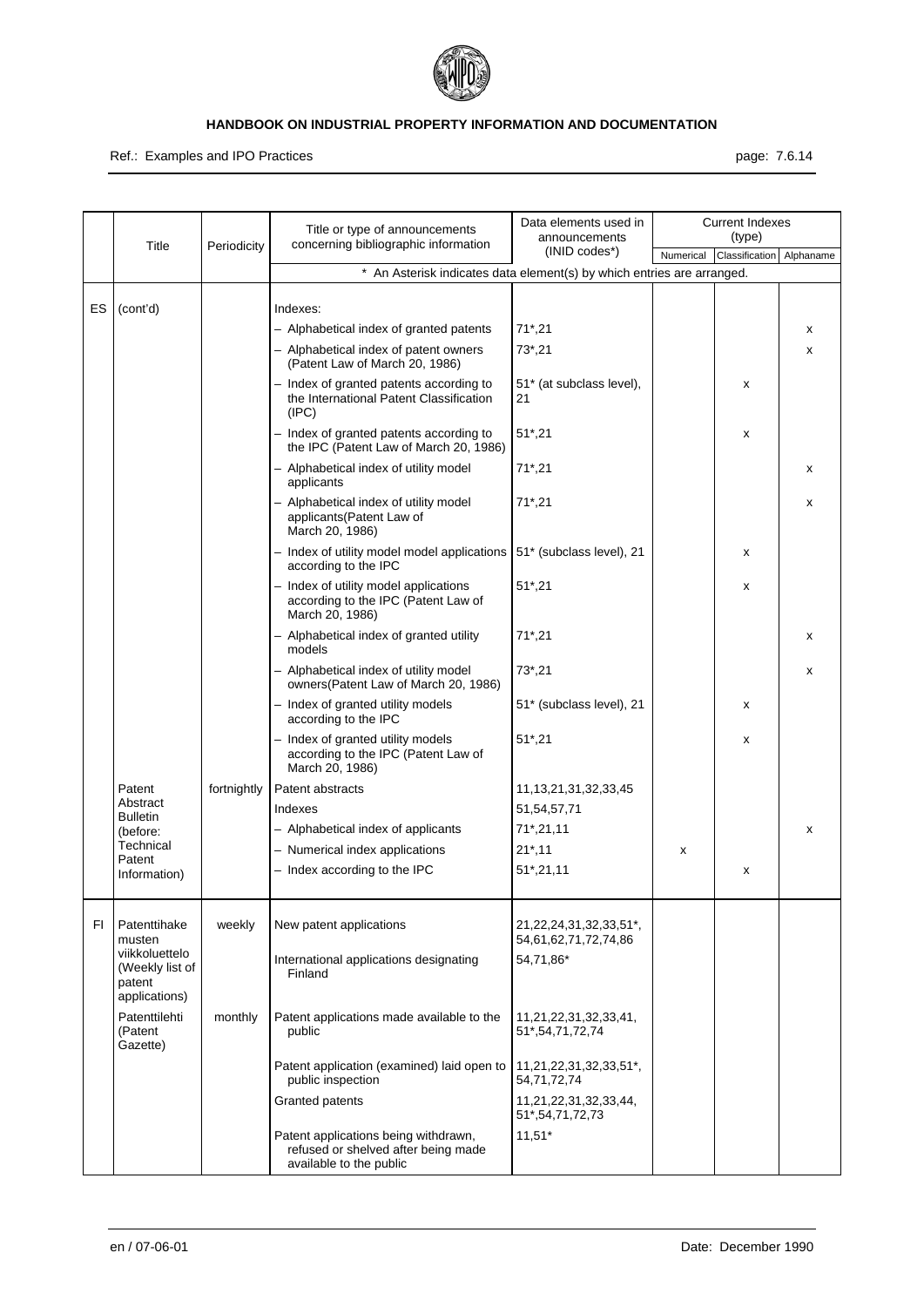

Ref.: Examples and IPO Practices **page: 7.6.15** page: 7.6.15

|     |                                                           |             | Title or type of announcements                                                                               | Data elements used in<br>announcements                                                                                                                                                                                                                                                                                      |           | <b>Current Indexes</b><br>(type) |           |
|-----|-----------------------------------------------------------|-------------|--------------------------------------------------------------------------------------------------------------|-----------------------------------------------------------------------------------------------------------------------------------------------------------------------------------------------------------------------------------------------------------------------------------------------------------------------------|-----------|----------------------------------|-----------|
|     | Title                                                     | Periodicity | concerning bibliographic information                                                                         | (INID codes*)                                                                                                                                                                                                                                                                                                               | Numerical | Classification                   | Alphaname |
|     |                                                           |             | * An Asterisk indicates data element(s) by which entries are arranged.                                       |                                                                                                                                                                                                                                                                                                                             |           |                                  |           |
| FI  | (cont'd)                                                  |             | Assigned patent applications                                                                                 | 11*,51,71                                                                                                                                                                                                                                                                                                                   |           |                                  |           |
|     |                                                           |             | Assigned patents                                                                                             | 11*,51,71,73                                                                                                                                                                                                                                                                                                                |           |                                  |           |
|     |                                                           |             | Right of lien                                                                                                | 11*,51,71, assignee of<br>the right of lien                                                                                                                                                                                                                                                                                 |           |                                  |           |
|     |                                                           |             | Patents, the exclusive licence of which<br>has been granted                                                  | $11*, 51, 71$<br>(Name and address of<br>the licencee)                                                                                                                                                                                                                                                                      |           |                                  |           |
|     |                                                           | weekly      | Revived patents                                                                                              | $11*,51$                                                                                                                                                                                                                                                                                                                    |           |                                  |           |
|     |                                                           |             | Lapsed patents                                                                                               | $11*,51$                                                                                                                                                                                                                                                                                                                    |           |                                  |           |
|     |                                                           |             | <b>Expired patents</b>                                                                                       | $11*,51$                                                                                                                                                                                                                                                                                                                    |           |                                  |           |
|     |                                                           |             | Corrections                                                                                                  |                                                                                                                                                                                                                                                                                                                             |           |                                  |           |
|     |                                                           |             |                                                                                                              |                                                                                                                                                                                                                                                                                                                             |           |                                  |           |
| FR. | <b>Bulletin</b><br>officiel de la<br>propriété            | Weekly      | 1st Part: Abstracts of the technical content   11*, 13, 21, 22, 51, 54, 72,<br>of inventions                 | 71,74,30,57                                                                                                                                                                                                                                                                                                                 | x         |                                  |           |
|     | industrielle                                              |             | 2nd Part:                                                                                                    |                                                                                                                                                                                                                                                                                                                             |           |                                  |           |
|     | (BOPI)<br>- Brevets<br>d'invention                        |             | 1. Patent applications and patents filed<br>in France (tables and lists)                                     |                                                                                                                                                                                                                                                                                                                             |           |                                  |           |
|     | (abrégés et<br>listes)                                    |             | - Alphabetic table of names of<br>applicants and/or patentees                                                | 13,21,22,30,51,71*,11                                                                                                                                                                                                                                                                                                       |           |                                  | x         |
|     | - Topogra-<br>phies de<br>produits<br>semi                |             | - Table by subject matter<br>(corresponding to the abstracts<br>published in the 1st Part)                   | 13,21,22,30,51*,71,11                                                                                                                                                                                                                                                                                                       |           | x                                |           |
|     | conducteurs                                               |             | 2. Search reports made available to the<br>public                                                            | 13,21*,22,30,51,71,11                                                                                                                                                                                                                                                                                                       | x         |                                  |           |
|     |                                                           |             | - Numerical table                                                                                            |                                                                                                                                                                                                                                                                                                                             |           |                                  |           |
|     | (Official<br>Gazette of the<br>Industrial<br>Property     |             | 3. Patents of invention, utility certificates,<br>certificates of addition granted -<br>"Second publication" | 13,21,22, note<br>indicating that claims<br>have been modified,<br>43,11*                                                                                                                                                                                                                                                   | x         |                                  |           |
|     | (BOPI)<br>- Patents of<br>Invention                       |             | 4. Concordance table                                                                                         | $21^*$ , 11                                                                                                                                                                                                                                                                                                                 | х         |                                  |           |
|     | (Abstracts<br>and Lists)                                  |             | 5. Recording in the National Register of<br>Patents                                                          | $21^*$ , n° of the recording                                                                                                                                                                                                                                                                                                |           |                                  |           |
|     | - Layout-<br>designs of<br>semi-<br>conductor<br>products |             | 3rd Part: European patent applications<br>and European patents in force in<br>France (tables)                |                                                                                                                                                                                                                                                                                                                             |           |                                  |           |
|     |                                                           |             | 1. European patents for which the<br>translation has been delivered to INPI                                  | 11*,22,51, references<br>to the European<br>Bulletin where the<br>notice relating to the<br>grant or to the decision<br>concerning the<br>opposition has been<br>published; references<br>to BOPI where the<br>notice relating to the<br>delivery of the<br>translation of the<br>European patent has<br>been published, 71 | x         |                                  |           |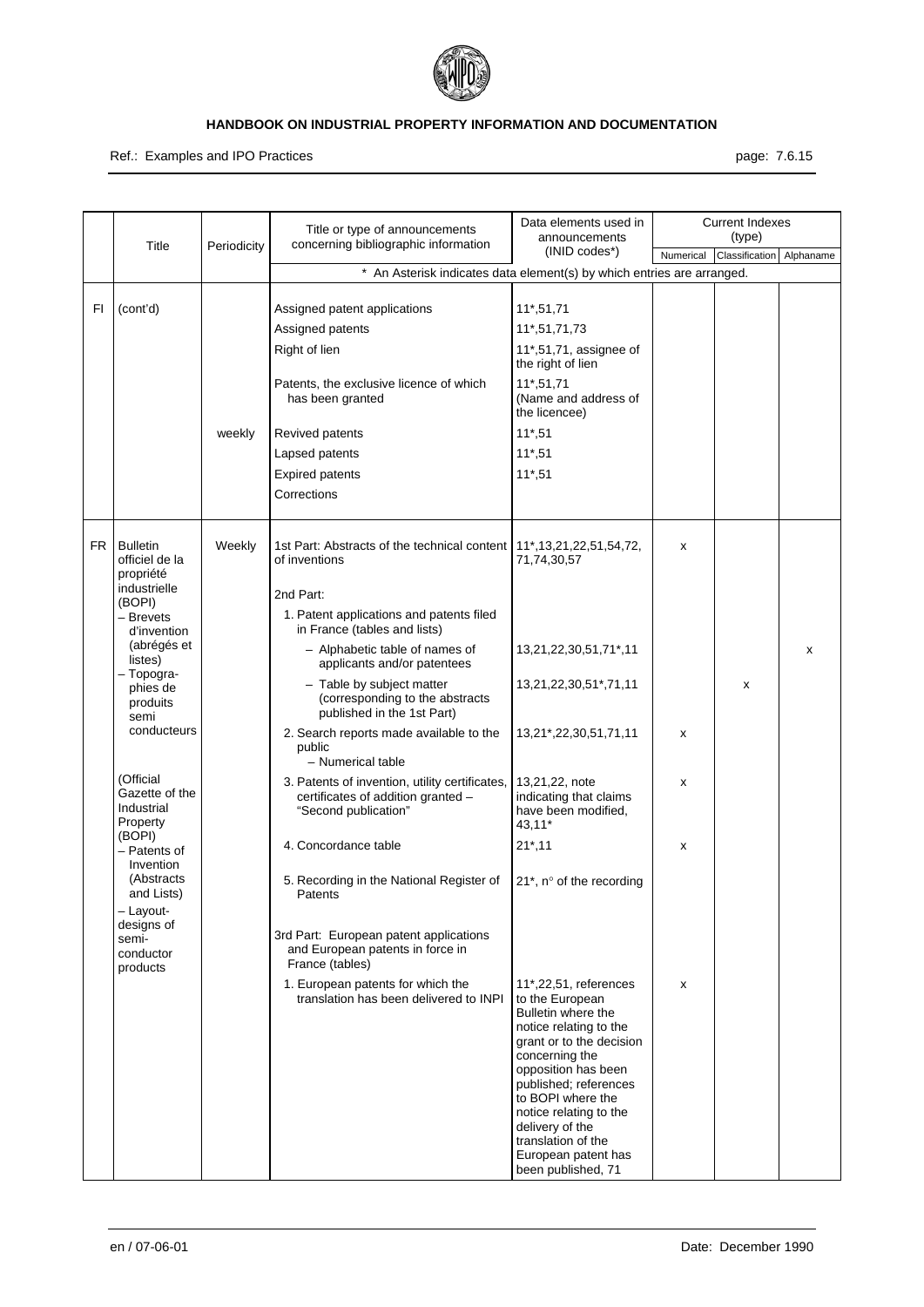

Ref.: Examples and IPO Practices **page: 7.6.16** page: 7.6.16

|     | Title                | Periodicity | Title or type of announcements<br>concerning bibliographic information                                                                            | Data elements used in<br>announcements                                                                                                                                                                    |           | <b>Current Indexes</b><br>(type) |           |
|-----|----------------------|-------------|---------------------------------------------------------------------------------------------------------------------------------------------------|-----------------------------------------------------------------------------------------------------------------------------------------------------------------------------------------------------------|-----------|----------------------------------|-----------|
|     |                      |             |                                                                                                                                                   | (INID codes*)                                                                                                                                                                                             | Numerical | Classification                   | Alphaname |
|     |                      |             | * An Asterisk indicates data element(s) by which entries are arranged.                                                                            |                                                                                                                                                                                                           |           |                                  |           |
| FR. | (cont'd)             |             | 2. European patents for which the<br>translation has not been delivered                                                                           | 11*,22,51, European<br>Bulletin where the<br>notice relating to the<br>grant or to the decision<br>concerning the<br>opposition has been<br>published, 71                                                 | X         |                                  |           |
|     |                      |             | 3. European patent applications for<br>which the translation (and the revised<br>translation, if any) of the claims has<br>been delivered to INPI | 11*, European Bulletin<br>or PCT Gazette in<br>which the publication<br>has taken place, 51,<br>BOPI where the notice<br>concerning the delivery<br>of the translation of<br>claims has been<br>published | х         |                                  |           |
|     |                      |             | 4th Part: Publication of layout-designs of<br>semi-conductor products                                                                             |                                                                                                                                                                                                           |           |                                  |           |
|     |                      |             | 1. Publication of abstracts (first<br>recording in the National Register of<br>Layout-designs of Semi-conductor<br>Products)                      |                                                                                                                                                                                                           |           |                                  |           |
|     |                      |             | 2. Complementary recordings<br>concerning already published<br>layout-designs                                                                     |                                                                                                                                                                                                           |           |                                  |           |
| GB. | The Official         | weekly      | Proceedings under the Patents Act 1977                                                                                                            |                                                                                                                                                                                                           |           |                                  |           |
|     | Journal<br>(Patents) |             | Applications for patents Listed by name of<br>applicant                                                                                           | 71*,54,31,32,33,21                                                                                                                                                                                        |           |                                  | x         |
|     |                      |             | Applications withdrawn, taken to be<br>withdrawn, treated as having been<br>withdrawn, refused or treated as having<br>been refused               | 21                                                                                                                                                                                                        | x         |                                  |           |
|     |                      |             | Applications published under Section<br>16(1)                                                                                                     | 11,21,22,71,54,31,32,<br>33,52,51                                                                                                                                                                         |           | x                                |           |
|     |                      |             | Number Index of Applications Published                                                                                                            | 21                                                                                                                                                                                                        | х         |                                  |           |
|     |                      |             | Name Index of Applications Published                                                                                                              | 71*,72,52,11                                                                                                                                                                                              |           |                                  | х         |
|     |                      |             | Patents Granted under Section 24                                                                                                                  | 11,21,22,73,54,31,32,<br>33,52,51                                                                                                                                                                         | х         |                                  |           |
|     |                      |             | Subject-matter Index of Patents Granted                                                                                                           | $11,52*$                                                                                                                                                                                                  |           | x                                |           |
|     |                      |             | Name Index of Patents Granted                                                                                                                     | 73*,72,52,11                                                                                                                                                                                              |           |                                  | x         |
|     |                      |             | Patents Granted under European Patent<br>Convention                                                                                               | 11,21,71                                                                                                                                                                                                  | x         |                                  |           |
|     |                      |             | Translations of EP(GB) Patents and<br>Applications                                                                                                | 11,45                                                                                                                                                                                                     | x         |                                  |           |
|     |                      |             | Translation of claims filed under Section<br>78(7)                                                                                                | 11                                                                                                                                                                                                        | x         |                                  |           |
|     |                      |             | European Patents Ceased                                                                                                                           | 11                                                                                                                                                                                                        | х         |                                  |           |
| GB  | (cont'd)             |             | Patents Ceased through non-payment of<br>renewal fees                                                                                             | 11                                                                                                                                                                                                        | x         |                                  |           |
|     |                      |             | Proceedings under Schedule 1 and<br>Sections 30,32,46,72,75 and<br>46(3), 117(1)                                                                  | 11,71                                                                                                                                                                                                     | х         |                                  |           |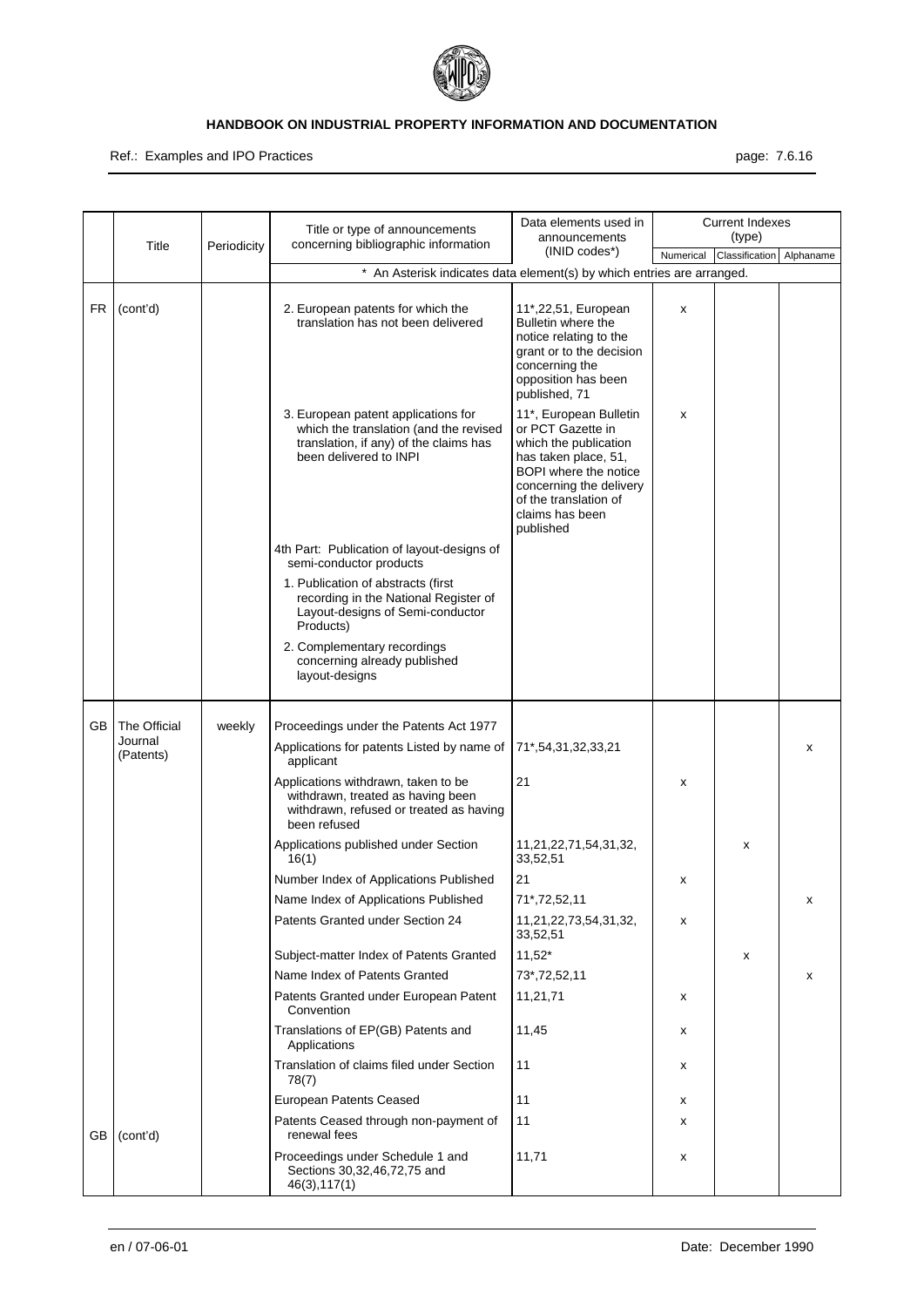

Ref.: Examples and IPO Practices **page: 7.6.17** and in the set of the set of the set of the set of the set of the set of the set of the set of the set of the set of the set of the set of the set of the set of the set of th

|    |                                                |             | Title or type of announcements<br>concerning bibliographic information                  | Data elements used in<br>announcements               |           | <b>Current Indexes</b><br>(type) |           |
|----|------------------------------------------------|-------------|-----------------------------------------------------------------------------------------|------------------------------------------------------|-----------|----------------------------------|-----------|
|    | Title                                          | Periodicity |                                                                                         | $(INID codes*)$                                      | Numerical | Classification                   | Alphaname |
|    |                                                |             | * An Asterisk indicates data element(s) by which entries are arranged.                  |                                                      |           |                                  |           |
|    |                                                |             | Proceedings under the Patents Act 1949                                                  | 11,71                                                | X         |                                  |           |
| HU | Gazette of<br>Patents and<br><b>Trademarks</b> | monthly     | Publication of data concerning patent<br>applications                                   | 21,22,31,32,33,54,71,<br>74                          |           |                                  |           |
|    |                                                |             | Publication of patent applications with<br>complete examination                         | 11,21,22,23,30,51,54,<br>57,71,72,74,83,86,87,<br>89 |           | x                                |           |
|    |                                                |             | Publication of patent applications with<br>deferred examination                         | ditto                                                |           |                                  |           |
|    |                                                |             | Notice of subsequent examination of<br>patent applications with deferred<br>examination | 11,21,22,40,51                                       |           |                                  |           |
|    |                                                |             | Granted patents                                                                         | 11,21,22,30,40,51,54,<br>65,72,73,74,83,86,87,<br>89 | x         | x                                |           |
| ΙE | Official<br>Journal of                         | fortnightly | Applications for patents                                                                | 11,21,22,32,33,51,54,<br>71                          |           |                                  |           |
|    | Industrial and<br>Commercial                   |             | Applications abandoned                                                                  |                                                      |           |                                  |           |
|    | Property                                       |             | Applications void                                                                       |                                                      |           |                                  |           |
|    |                                                |             | Complete specifications accepted                                                        |                                                      |           |                                  |           |
|    |                                                |             | Patents sealed                                                                          |                                                      |           |                                  |           |
|    |                                                |             | Complete specification accepted but on<br>which no patent will be sealed                |                                                      |           |                                  |           |
|    |                                                |             | Patents ceased                                                                          |                                                      |           |                                  |           |
|    |                                                |             | Complete specifications open to public<br>inspection - section 69                       |                                                      |           |                                  |           |
|    |                                                |             | Trade marks registered                                                                  |                                                      |           |                                  |           |
|    |                                                |             | Registrations renewed                                                                   |                                                      |           |                                  |           |
|    |                                                |             | Trade marks removed from register                                                       |                                                      |           |                                  |           |
|    |                                                |             | Changes of proprietorship under<br>Section 33                                           |                                                      |           |                                  |           |
|    |                                                |             | Notice of assignment                                                                    |                                                      |           |                                  |           |
|    |                                                |             | Amendment of the register                                                               |                                                      |           |                                  |           |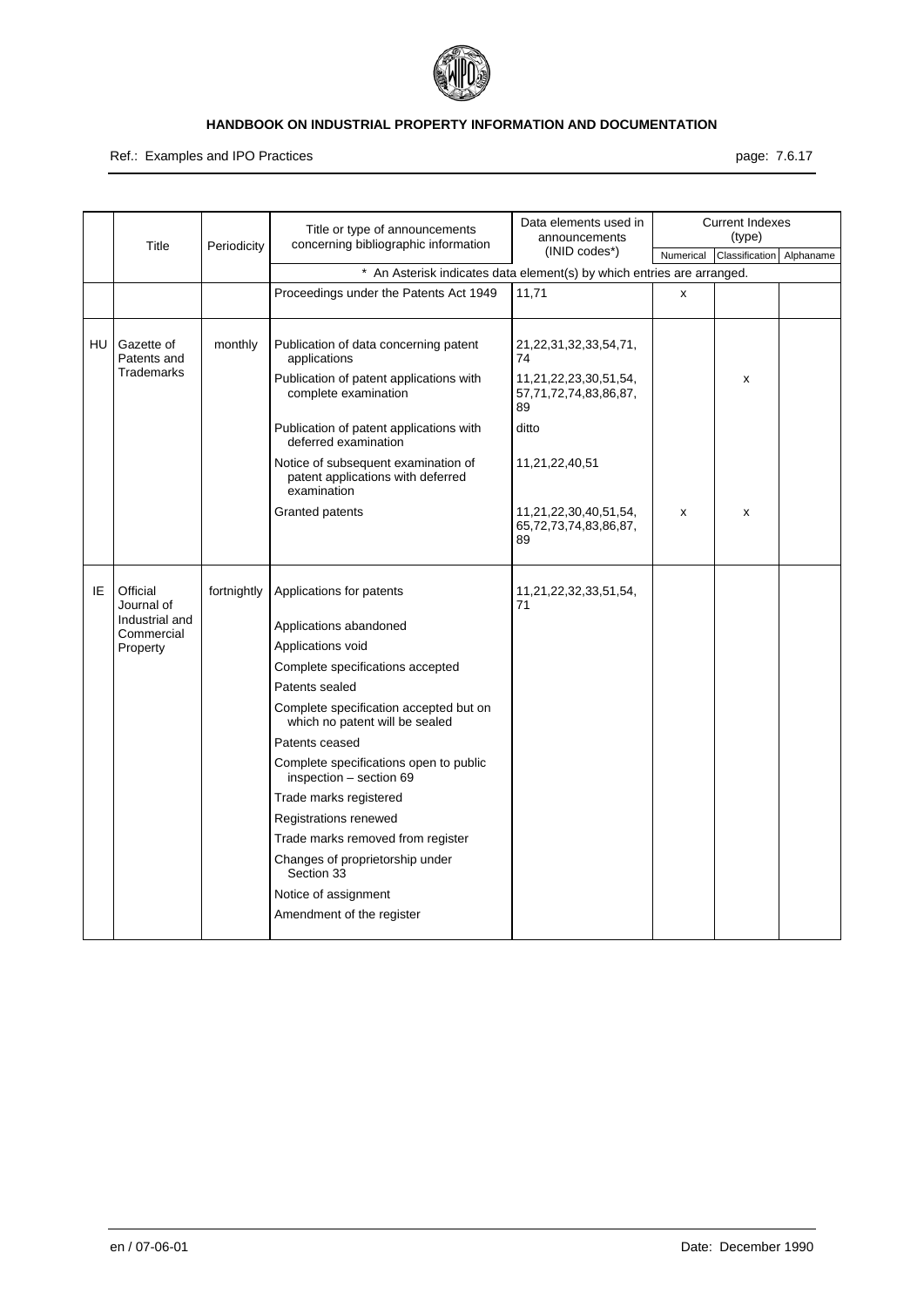

Ref.: Examples and IPO Practices **page: 7.6.18** page: 7.6.18

|      | Title                                                                                         | Periodicity | Title or type of announcements<br>concerning bibliographic information | Data elements used in<br>announcements                                                                      |           | <b>Current Indexes</b><br>(type) |           |
|------|-----------------------------------------------------------------------------------------------|-------------|------------------------------------------------------------------------|-------------------------------------------------------------------------------------------------------------|-----------|----------------------------------|-----------|
|      |                                                                                               |             |                                                                        | (INID codes*)                                                                                               | Numerical | Classification                   | Alphaname |
|      |                                                                                               |             | * An Asterisk indicates data element(s) by which entries are arranged. |                                                                                                             |           |                                  |           |
| JP   | (Kôkai<br>Tokkyo Kôhô)<br>(A) (Published<br>unexamined<br>patent<br>applications)             | weekly      | (a table of content)                                                   | Number of the<br>document                                                                                   |           |                                  |           |
|      | (Tokkyo<br>Kôhô) (B2)<br>(Published<br>examined<br>patent<br>applications)                    | weekly      |                                                                        | $51 -$ IPC<br>21 - Application<br>number                                                                    |           |                                  |           |
|      | (Kôkai Jitsuyô<br>shin-an<br>Kôhô) (U)                                                        | weekly      |                                                                        | 54<br>Title of invention                                                                                    |           |                                  |           |
|      | (Published<br>unexamined<br>utility model<br>applications)                                    |             |                                                                        |                                                                                                             |           |                                  |           |
|      | (Jitsuyô<br>shin-an<br>Kôhô) (Y2)<br>(Published<br>examined<br>utility model<br>applications) | weekly      |                                                                        | 71<br>Name of applicant                                                                                     |           |                                  |           |
| MX I | Gaceta de<br>Invenciones<br>y Marcas<br>(Inventions)<br>and                                   | monthly     | Patent of invention<br>Patent of improvement                           | 19, 12, 51, 21, 30, 54, 57,<br>11*,45,52,72,73,74<br>19, 12, 51, 21, 30, 54, 57,<br>11*, 45, 52, 72, 73, 74 |           |                                  | X         |
|      | <b>Trademarks</b><br>Gazette)                                                                 |             | Certificate of invention                                               | 19, 12, 51, 21, 30, 54, 57,<br>11*,45,52,72,73,74                                                           |           |                                  |           |
|      |                                                                                               |             | Transmission of rights and exploitation                                |                                                                                                             |           |                                  |           |
|      |                                                                                               |             | Change of names of patent's titular                                    |                                                                                                             |           |                                  |           |
|      |                                                                                               |             | <b>Refuses</b>                                                         |                                                                                                             |           |                                  |           |
|      |                                                                                               |             | Statements and notifications<br>administrative                         |                                                                                                             |           |                                  |           |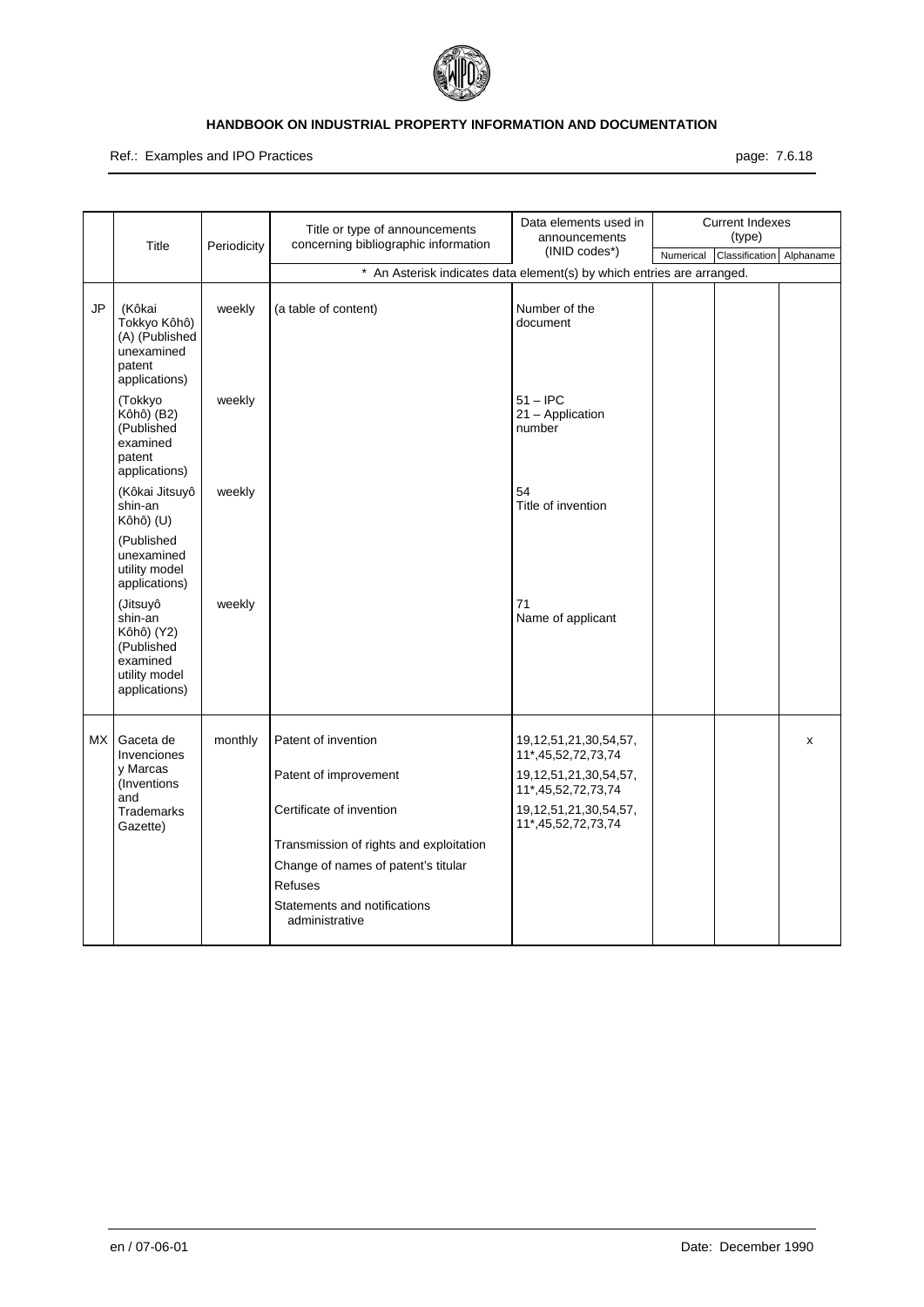

#### Ref.: Examples and IPO Practices **page: 7.6.19** page: 7.6.19

|           |                                                                                                            |             | Title or type of announcements<br>concerning bibliographic information                                                                                                                            | Data elements used in<br>announcements      |           | <b>Current Indexes</b><br>(type) |           |
|-----------|------------------------------------------------------------------------------------------------------------|-------------|---------------------------------------------------------------------------------------------------------------------------------------------------------------------------------------------------|---------------------------------------------|-----------|----------------------------------|-----------|
|           | Title                                                                                                      | Periodicity |                                                                                                                                                                                                   | (INID codes*)                               | Numerical | Classification                   | Alphaname |
|           |                                                                                                            |             | * An Asterisk indicates data element(s) by which entries are arranged.                                                                                                                            |                                             |           |                                  |           |
| NO.       | Ukeliste over<br>innkomne<br>patent-<br>soknader (List<br>of filed patent<br>applications<br>for one week) | weekly      | Nye patentsoknader (new filed patent<br>applications arranged in two separate<br>parts, one in IPC order, and one in<br>application number order)                                                 | 21*,22,24,30,51*,54,62,<br>71,72,74,86      |           |                                  |           |
|           | Norsk tidende<br>for det<br>industrielle<br>rettsvern<br>Del I: patenter<br>(The                           | weekly      | Alment tiltilgjengelige patentsoknader<br>(Patent applications made available to<br>the public)                                                                                                   | 21, 22, 24, 30, 51, 54, 71,<br>72,85,86     |           | X                                |           |
|           |                                                                                                            |             | Utlagte patentsoknader (Examined patent<br>applications laid open for public<br>inspection)                                                                                                       | 21, 22, 24, 30, 51, 54, 71,<br>72,74,85,86  |           |                                  |           |
|           | Norwegian<br><b>Patent Office</b><br>Patent                                                                |             | Patent (Patent)                                                                                                                                                                                   | 11,21,22,24,30,44,51,<br>54,73              |           | X                                |           |
|           | Gazette)                                                                                                   |             | Tilbaketatte, avslatte eller henlagte<br>patentsoknader som er alment<br>tilgjengelige (Withdrawn, refused or<br>shelved patent applications which are<br>available to the public)                | 21,51                                       |           |                                  |           |
| <b>PL</b> | Wiadomosci<br>Urzedu<br>Patentowego<br>(Communi-<br>cations of the<br>Polish Patent                        | monthly     | Czesc II. Wynalazki, wzory uzytkowe<br>(Part II. Inventions, utility models)<br>Wynalazki (Inventions)<br>- Udzielone patenty, patenty tymczasowe<br>(Granted patents, provisional patents)       | 11,21,22,23,31,32,33,<br>41,51*,54,61,72,73 | x         | X                                |           |
|           | Office)                                                                                                    |             | - Udzielone patenty na ktore uprzednio<br>udzielono patenty tymczasowe<br>(Granted patents on which provisional<br>patents have been granted previously)<br>- Swiadectwa autorskie wydane twórcom |                                             |           |                                  |           |
|           |                                                                                                            |             | wynalazków (Inventor's certificates<br>issued for authors of inventions)                                                                                                                          |                                             |           |                                  |           |
|           |                                                                                                            |             | Decyzje wydane po ogloszeniu o<br>zgloszeniu (Decisions taken after<br>publication of applications)                                                                                               |                                             |           |                                  |           |
|           |                                                                                                            |             | - Uchylone decyzje o udzieleniu patentu<br>tymczasowego (Cancellations<br>concerning grants of provisional<br>patents)                                                                            |                                             |           |                                  |           |
| <b>PL</b> |                                                                                                            |             | - Wniosek o udzielenie patentu na<br>wynalazek chroniony patentem<br>tymczasowym (Requests concerning<br>grants of patents protected by<br>provisional patents)                                   |                                             |           |                                  |           |
|           |                                                                                                            |             | Wzory uzytkowe (Utility models)                                                                                                                                                                   | 11,21,22,23,31,32,33,                       | X         | x                                |           |
|           |                                                                                                            |             | - Udzielone prawa ochronne (Granted<br>protective rights)                                                                                                                                         | 41,51*,54,61,72,73                          |           |                                  |           |
|           |                                                                                                            |             | - Decyzje wydane po ogloszeniu o<br>zgloszeniu (Decisions taken<br>after-publication of applications)                                                                                             |                                             |           |                                  |           |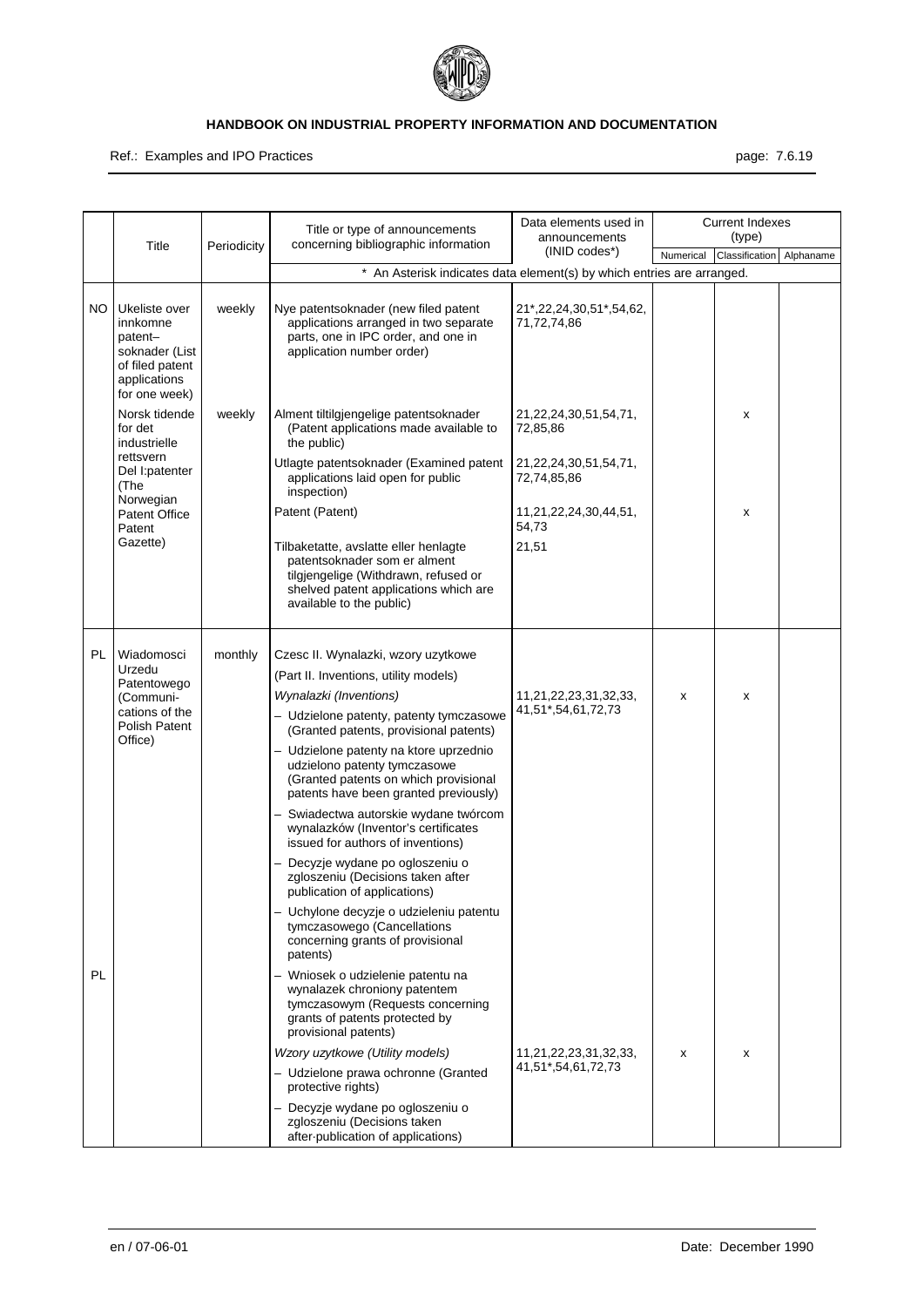

Ref.: Examples and IPO Practices **page: 7.6.20** page: 7.6.20

|    |                                          |             | Title or type of announcements                                                                           | Data elements used in<br>announcements                                              |           | <b>Current Indexes</b><br>(type) |           |
|----|------------------------------------------|-------------|----------------------------------------------------------------------------------------------------------|-------------------------------------------------------------------------------------|-----------|----------------------------------|-----------|
|    | Title                                    | Periodicity | concerning bibliographic information                                                                     | (INID codes*)                                                                       | Numerical | Classification                   | Alphaname |
|    |                                          |             | * An Asterisk indicates data element(s) by which entries are arranged.                                   |                                                                                     |           |                                  |           |
| PL | (cont'd)                                 |             | - Decyzje o przedluzeniu prawa<br>ochronnego (Decisions concerning<br>prolongation of protective rights) |                                                                                     |           |                                  |           |
|    |                                          |             | - Decyzje o wygasnieciu prawa<br>ochronnego (Decisions concerning<br>expiration of protective rights)    |                                                                                     |           |                                  |           |
|    |                                          |             | Zmiany w rejestrze praw ochronnych<br>(Changes in the register of protective<br>rights)                  |                                                                                     |           |                                  |           |
|    |                                          | fortnightly | Czesc I. Ogloszenia o zgloszonych w<br>Polsce wynalazkach do opatentowania                               | 21,22,30,50*,54,57,61,<br>71,72,75                                                  | x         |                                  |           |
|    |                                          |             | (Part I. Announcements about patent<br>applications filed in the Polish Patent<br>Office)                |                                                                                     |           |                                  |           |
|    |                                          |             | Czesc II. Ogloszenia o zgloszonych w<br>Polsce wzorach uzytkowych do ochrony                             | 21,22,30,50*,54,57,61,<br>71,72,75                                                  | x         |                                  |           |
|    |                                          |             | (Part II. Announcements about utility<br>models applications filed in the Polish<br>Patent Office)       |                                                                                     |           |                                  |           |
| RU | "Isobreteniya"<br>(Applications          | weekly      | Claims to inventors' certificates recorded<br>in the State Registry $-$ up to mid 1993                   | 11,21,22,31,32,33,51,<br>53,54,57,61,71,72                                          |           | x                                |           |
|    | and patents)<br>(RU Official<br>Gazette) |             | Claims to patents recorded in the State<br>Registry                                                      | ditto. 73                                                                           | х         | x                                |           |
|    |                                          |             | Applications for patents                                                                                 | 11,21,22,31,32,33,51,<br>54,71,72                                                   | X         | x                                |           |
|    |                                          |             | Notifications of changes in legal status of<br>patent granted                                            | 11,21,51                                                                            |           | x                                |           |
|    |                                          |             | - cancelled                                                                                              |                                                                                     |           |                                  |           |
|    |                                          |             | - reinstated                                                                                             |                                                                                     |           |                                  |           |
|    |                                          |             | Notifications of changes in legal status of<br>applications                                              | 11,21,51                                                                            |           | x                                |           |
|    |                                          |             | - withdrawn applications                                                                                 |                                                                                     |           |                                  |           |
|    |                                          |             | - reinstated applications                                                                                |                                                                                     |           |                                  |           |
|    |                                          |             | Notifications of amendments in complete<br>specifications                                                | 11,21,51<br>Reference to the<br>relevant issue of the<br><b>RU Official Gazette</b> |           |                                  |           |
|    |                                          |             | Notifications of amendments in<br>announcements in the Official Gazette                                  | 11,51<br>Reference to the<br>relevant issue of the<br><b>RU Official Gazette</b>    |           |                                  |           |
|    |                                          |             | Inventors' certificates converted into<br>patents                                                        | 11,21,51<br>Reference to the<br>relevant issue of the<br><b>RU Official Gazette</b> |           |                                  |           |
|    |                                          |             |                                                                                                          |                                                                                     |           |                                  |           |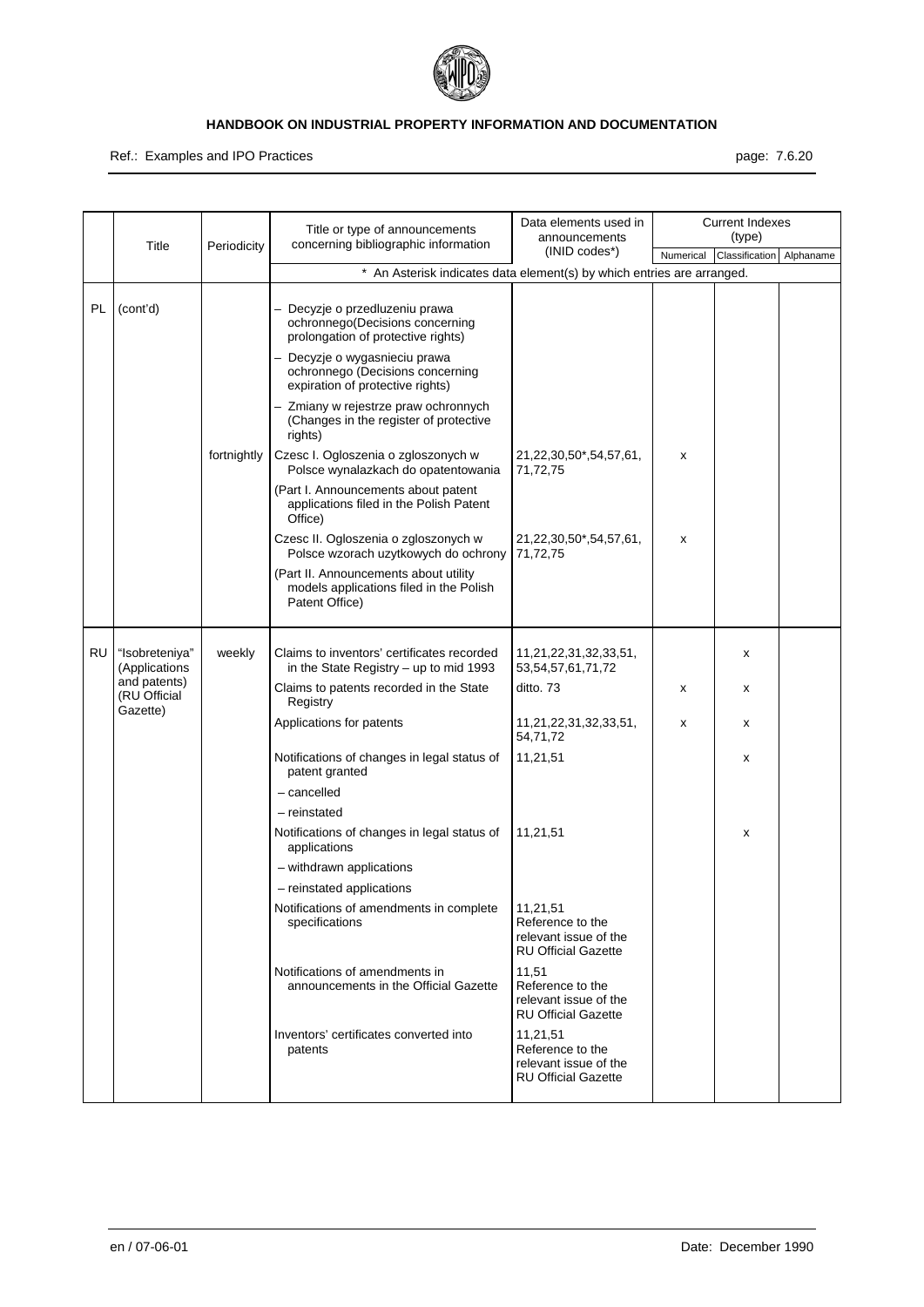

Ref.: Examples and IPO Practices **page: 7.6.21** and intervals and intervals and intervals and intervals and intervals and intervals and intervals and intervals and intervals are page: 7.6.21

|     | Title                                         | Periodicity | Title or type of announcements<br>concerning bibliographic information                                                                                                                                         | Data elements used in<br>announcements                                                                                                     |           | <b>Current Indexes</b><br>(type) |           |
|-----|-----------------------------------------------|-------------|----------------------------------------------------------------------------------------------------------------------------------------------------------------------------------------------------------------|--------------------------------------------------------------------------------------------------------------------------------------------|-----------|----------------------------------|-----------|
|     |                                               |             |                                                                                                                                                                                                                | (INID codes*)                                                                                                                              | Numerical | Classification                   | Alphaname |
|     |                                               |             | * An Asterisk indicates data element(s) by which entries are arranged.                                                                                                                                         |                                                                                                                                            |           |                                  |           |
| SE  | Svensk<br>Patenttidning<br>(Swedish<br>Patent | weekly      | Inkomma patentansökningar (Patent<br>applications filed)                                                                                                                                                       | 21*,22,24,31,32,33,54,<br>62,71,72,74,86<br>(it covers earlier Patent<br>Gazettes)                                                         | x         | x                                | x         |
|     | Gazette)                                      |             | Allmänt tillgängliga patentansökningar<br>(Patent applications made available to<br>the public)                                                                                                                | 21, 22, 24, 31, 32, 33, 41,<br>51*,54,62,71,72,74,86                                                                                       | х         |                                  | x         |
|     |                                               |             | Utlagda patentansökningar (Documents<br>laid open for public inspection)                                                                                                                                       | 11,21,22,24,31,32,33,<br>51*,54,62,71,72,74,86<br>Note: INID code 44 is<br>not used, but the<br>corresponding date is<br>after the heading | х         |                                  | x         |
|     |                                               |             | Meddelade patent (Granted patents)                                                                                                                                                                             | 11,21,44,51*,71,86<br>Note: INID code 45 is<br>not used, but the<br>corresponding date is<br>after the heading                             | х         |                                  | x         |
|     |                                               |             | Europeiska patentansökningar (European<br>patent application designating Sweden<br>and where a translation of the claims<br>have been filed)                                                                   | 31, 32, 33, 51*, 54, 71, 86,<br>87                                                                                                         | X         |                                  | x         |
|     |                                               |             | Europeiska patent (European granted<br>patents designating Sweden and<br>where a translation have been filed)                                                                                                  | 45,51*,54,71,86,87                                                                                                                         |           |                                  |           |
|     |                                               |             | Internationella patentansökningar<br>(International patent applications<br>designating Sweden)                                                                                                                 | 54,71,86*                                                                                                                                  | x         |                                  | x         |
|     |                                               |             | Nationella patent som upphört att gälla<br>och avförts ur registret (Lapsed national<br>patents)                                                                                                               | 11* or 21*                                                                                                                                 |           |                                  |           |
|     |                                               |             | Europeiska patent som upphört att gälla<br>och avförts ur registret (Lapsed<br>European patents)                                                                                                               | $21*$                                                                                                                                      |           |                                  |           |
|     |                                               |             | Allmänt tillgängliga patentansökningar<br>som slut-behandlats utan att leda till<br>patent) (Applications available to the<br>public on which the final action has<br>been taken without granting of a patent) | $21*$                                                                                                                                      |           |                                  |           |
| US. | Official                                      | weekly      | Notice of expiration of patents due to                                                                                                                                                                         | 10,21,22,23,24,30,45,                                                                                                                      | x         | x                                | x         |
|     | Gazette                                       |             | failure to pay maintenance fees                                                                                                                                                                                | 51,52,54,57,62,63,64,<br>72,73,86,87                                                                                                       |           |                                  |           |
|     |                                               |             | Reissue applications filed                                                                                                                                                                                     |                                                                                                                                            |           |                                  |           |
|     |                                               |             | Requests for reexaminations filed                                                                                                                                                                              |                                                                                                                                            |           |                                  |           |
|     |                                               |             | Errata                                                                                                                                                                                                         |                                                                                                                                            |           |                                  |           |
|     |                                               |             | Patent certificates of correction                                                                                                                                                                              |                                                                                                                                            |           |                                  |           |
|     |                                               |             | Reference collections of U.S. patents<br>available for public use in patent<br>depository libraries                                                                                                            |                                                                                                                                            |           |                                  |           |
|     |                                               |             | Condition of patent applications                                                                                                                                                                               |                                                                                                                                            |           |                                  |           |
|     |                                               |             | Reexamination                                                                                                                                                                                                  |                                                                                                                                            |           |                                  |           |
|     |                                               |             | Reissue patent granted                                                                                                                                                                                         |                                                                                                                                            |           |                                  |           |
|     |                                               |             | Plant patents granted                                                                                                                                                                                          |                                                                                                                                            |           |                                  |           |
|     |                                               |             | Patents granted                                                                                                                                                                                                |                                                                                                                                            |           |                                  |           |